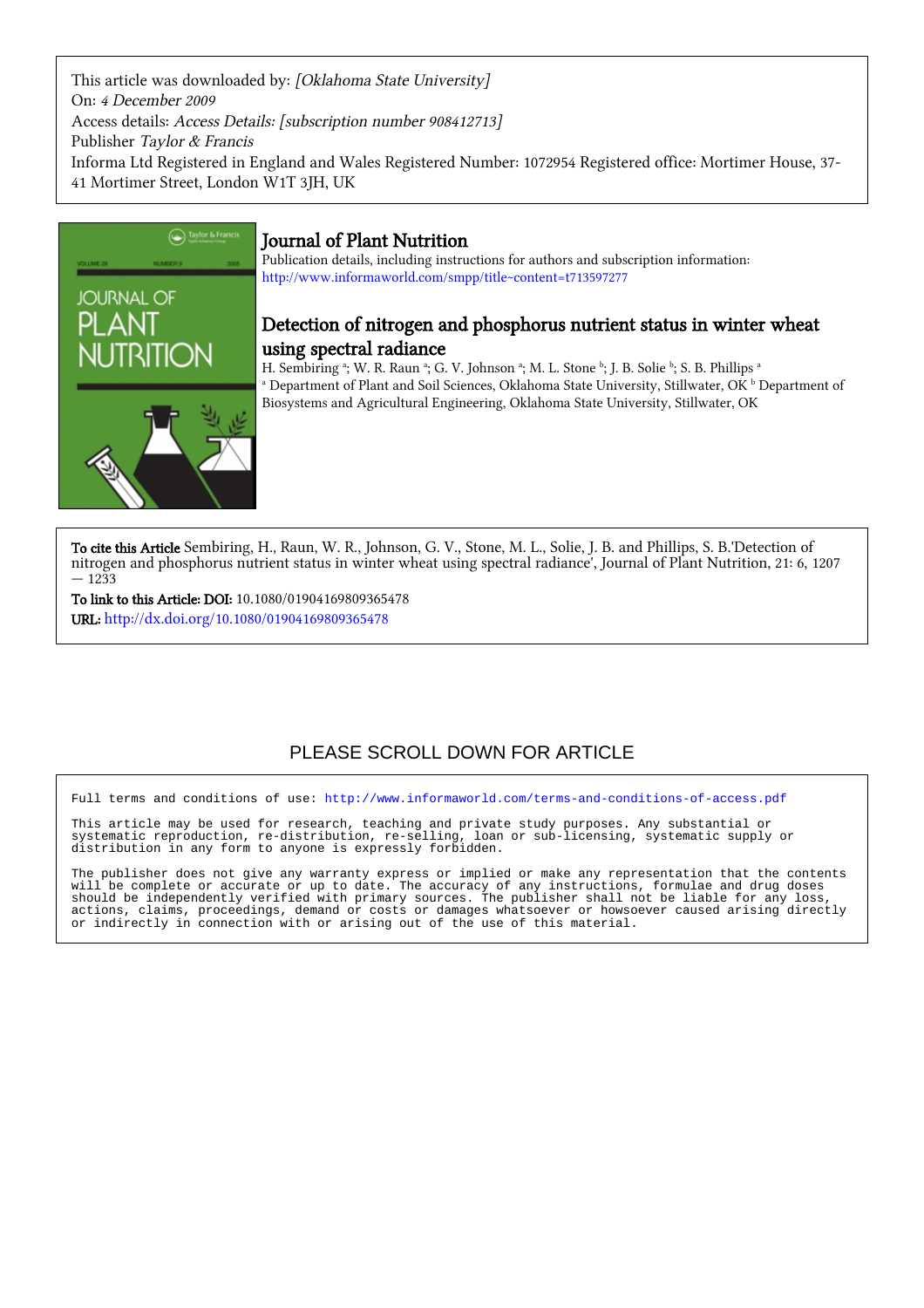# **Detection of Nitrogen and Phosphorus Nutrient Status in Winter Wheat Using Spectral Radiance**

H. Sembiring,<sup>a</sup> W. R. Raun,<sup>a,1</sup> G. V. Johnson,<sup>a</sup> M. L. Stone,<sup>t</sup> J. B. Solie,<sup>b</sup> and S. B. Phillips<sup>a</sup>

<sup>a</sup>*Department of Plant and Soil Sciences, Oklahoma State University, Stillwater, OK 74078-0507* <sup>b</sup>*Department of Biosystems and Agricultural Engineering, Oklahoma State University, Stillwater, OK 74078-0507*

# ABSTRACT

Nitrogen (N) and phosphorus (P) are major limiting nutrient elements for crop production and continued interest lies in improving their use efficiency. Spectral radiance measurements were evaluated to identify optimum wavelengths for dual detection of N and P status in winter wheat (*Triticum aestivum* L.). A factorial treatment arrangement of N and P (0, 56, 112, and 168 kg N ha<sup>-1</sup> and 0, 14.5, and 29 kg P ha-1) was used to further study N and P uptake and associated spectral properties at Perkins and Tipton, Oklahoma. A wide range of spectral radiance measurements (345-1, 145 nm) were obtained from each plot using a PSD 1000 Ocean Optics fiber optic spectrometer. At each reading date, 78 bands and 44 combination indices were generated to test for correlation with forage biomass and N and P uptake. Additional spectral radiance readings were collected using an integrated sensor which has photodiode detectors

Copyright © 1998 by Marcel Dekker, Inc.

<sup>1</sup>Corresponding author (e-mail-address: wrr@soilwater.agr.okstate.edu).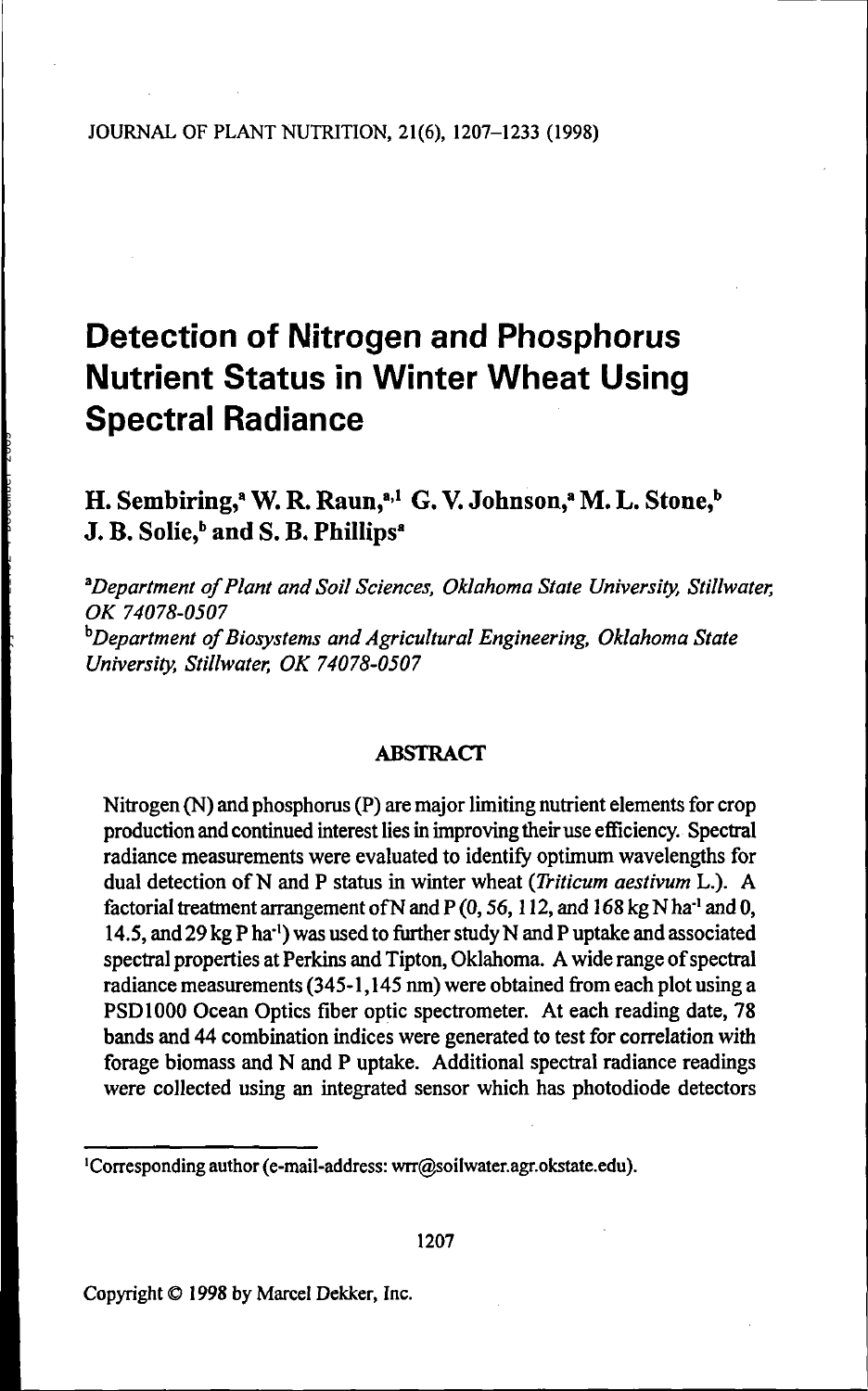and interference filters for red and NIR. For this study, simple numerator/ denominator indices were useful in predicting biomass, and N uptake and P uptake. Numerator wavelengths that ranged between 705 and 735 nm and denominator wavelengths between 505 and 545 nm provided reliable prediction of forage biomass, and N and P uptake over locations and Feekes growth stages 4 through 6. Using the photodiode sensor, NDVI [(NIR-red)/(NIR+red)] and NR [(NIR/red)], were also good indices to predict biomass, and N and P uptake. However, no index was found to be good for detecting solely N and P concentration either using the spectrometer or photodiode sensor.

# **INTRODUCTION**

Reports of surface and subsurface water contamination have led to the need for improved N and P fertilizer management. Due to the significance that N and P fertilizers have on crop production, application of these two fertilizer elements often exceed the recommended rate. A quick method to determine the status of N and P in wheat plant tissue could be valuable to improve N and P fertilizer management practices.

Use of spectral radiance as a tool to determine the nutrient element status in plants has several advantages compared to other non-destructive methods. Spectral radiance measurements can be obtained without attaching the meter to a specific leaf and many readings can be acquired in a short time thus reducing variability (Blackmer et al., 1994). In addition, sensors combined with other technologies, such as geographic information system (GIS) and global positioning system (GPS), should be able to make local specific fertilizer recommendations (Schepers, 1994). Therefore, undesired environmental effects associated with excess fertilization might be reduced.

Some indices have been proposed to predict biological growth (biomass) and nutrient element status in plant tissue. The normalized pigment chlorophyll index  $[NPCI=reflectance at 430 nm (R430) - reflectance at 680 nm (R680) / (R680 + R430)]$ was recently used to predict carotenoid/Chl A ratio (Penuelas et al., 1993). Similarly, the normalized difference vegetation index (NDVI=NIR-red / NIR+red) has provided good correlation with dry biomass (Maheyetal., 1991; Penuelas etal., 1993). Also, moisture in leaves can be predicted at 1,3 00 and 2,400 nm (Kleman and Fagerlund, 1987). However, less has been done concerning the use of spectral radiance measurements for detecting plant P status. Therefore, the objectives of this study were to (i) identify the optimum reflectance wavelength or indices for detecting dual N and P status in winter wheat and (ii) identify the ideal stage of growth for detecting N and P status.

#### **MATERIALS AND METHODS**

Two field experiments were conducted at Tipton (Tillman-Hollister clay loam, fine-loamy, mixed, thermic, Pachic Argiustoll) and Perkins (Teller sandy loam, fine-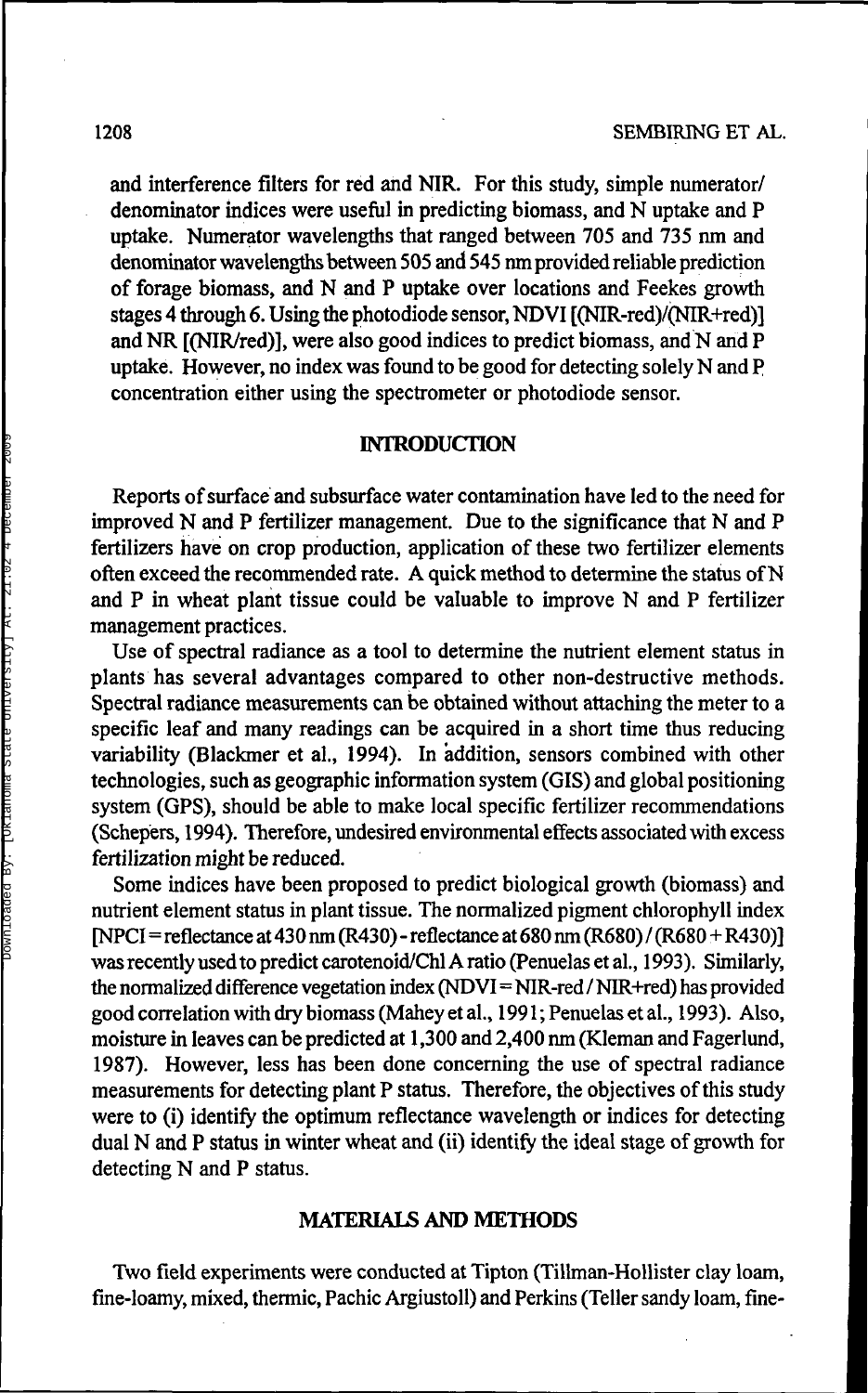| Characteristics                      | <b>Extractant</b> | Unit                 | Tipton | Perkins |
|--------------------------------------|-------------------|----------------------|--------|---------|
| рH                                   | 1:1 soil: $H2O$   |                      | 7.8    | 5.9     |
| Organic Carbon <sup>oo</sup>         | Dry Combustion    | $g$ kg <sup>-1</sup> | 7.158  | 5.336   |
| Total Nitrogen <sup>®</sup>          | Dry Combustion    | gkg'                 | 0.719  | 0.504   |
| $NH_4-N$ <sup>II</sup>               | 2 M KCI           | mgkg <sup>-1</sup>   | 3.0    | 3.0     |
| $NO_3-N$ <sup>II</sup><br>$P^{\Psi}$ | 2 M KCI           | mgkg <sup>-1</sup>   | 4.0    | 2.8     |
|                                      | Mehlich-3         | mg'kg <sup>-1</sup>  | 43.9   | 8.9     |
| $K^{\Psi}$                           | Mehlich-3         | mg'kg <sup>-1</sup>  | 464.5  | 133.0   |

TABLE 1. Initial surface (0-15 cm) soil test characteristics, Tipton and Perkins, OK, 1996.

Schepers et al. (1989).

Lachat Instruments (1989).

Mehlich (1984).

loamy, mixed, thermic Udic Argiustoll), Oklahoma. Soil characteristics at each of these locations are reported in Table 1. A factorial arrangement of treatments for N and P rates was used at each location  $(0, 56, 112,$  and  $168 \text{ kg N}$  ha<sup>1</sup> with 0, 14.5, and 29 kg P ha<sup>-1</sup>). The experimental design was a randomized complete block with three replications with individual plots measuring 3.1 m x 9.1 m. Harvested area for forage sample was  $0.5 \text{ m}^2$ .

# **Spectrometer Readings**

Spectral readings and forage yield were collected at Feekes growth stages 4, 5, 6, and 9 at Tipton and 5,6, and 7 at Perkins (Large, 1954). A wide range of spectral radiance measurements (300 to 1,100 nm) were obtained from each plot using a PSD1000 portable dual spectrometer manufactured by Ocean Optics, Inc. from two overlapping bandwidths, 300-850 nm and 650-1,100 nm. The PSD 1000 was connected to a portable computer through a PCMCIA slot using a PCM-DAS 16D/12 A/D converter manufactured by Computer Boards, Inc. The fiber optic spectrometer which has  $200 \mu m$  diameter and no slit has spectral resolution as low as 5 nm. The bifurcated fiber was lifted with an hemispherical lucite™ lens which increased its angle of acceptance to 34°. The lens was held 1.5 m high and the area sensed was  $0.8 \,\mathrm{m}^2$  per plot.

All spectral readings were partitioned into 10 nm bandwidths (78 spectral bands per reading). In addition, spectral indices, such as NDVI (Normalized Difference Vegetation Index) and other combinations of single indices, were generated. All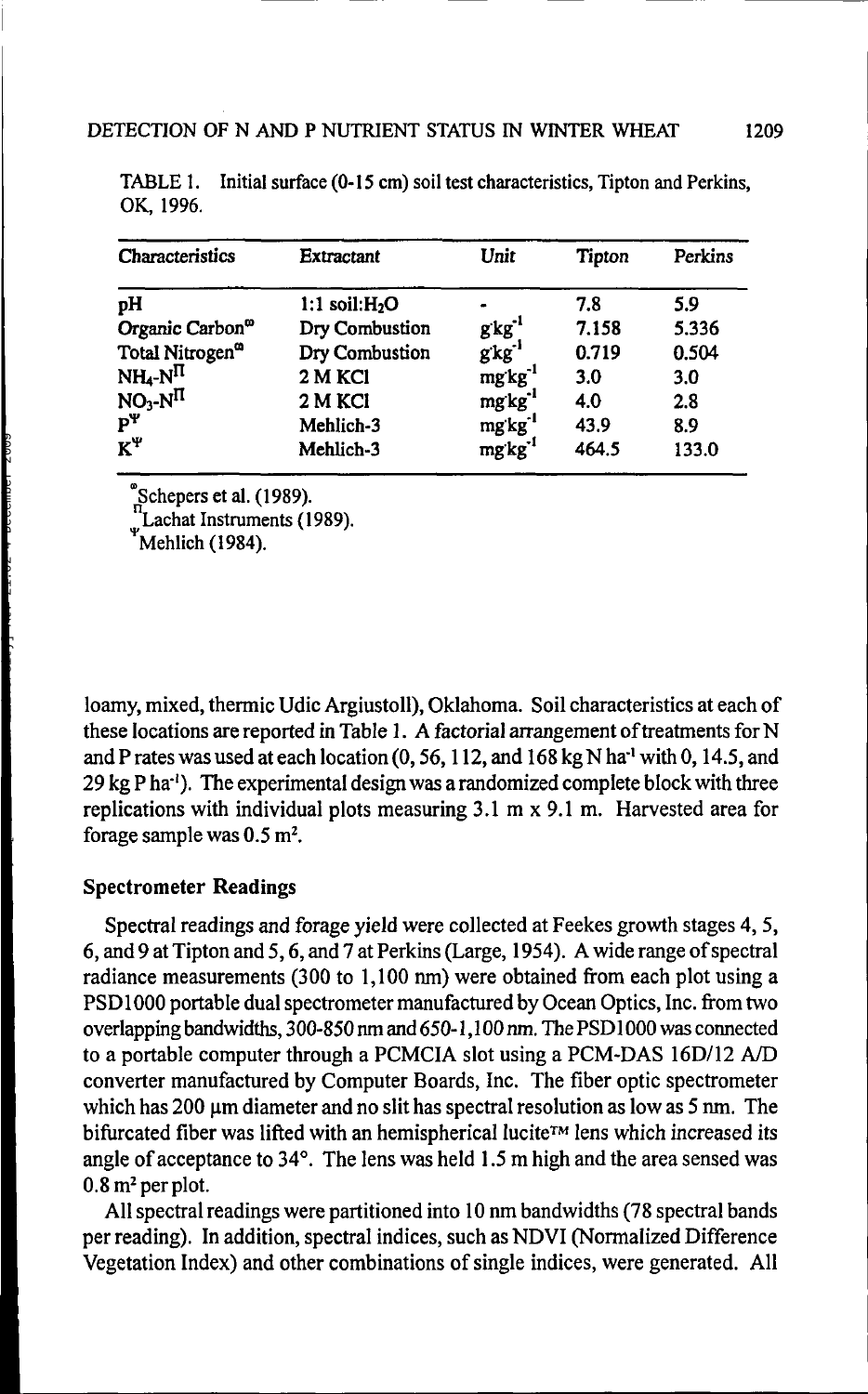| Source<br>of variation | df                    | Wet<br>biomass      | Dry<br><b>Biomass</b> | Moisture           | P tissue<br>conc.   | P tissue<br>uptake | N tissue<br>conc.  | N<br>uptake        |
|------------------------|-----------------------|---------------------|-----------------------|--------------------|---------------------|--------------------|--------------------|--------------------|
|                        |                       |                     |                       |                    |                     |                    |                    |                    |
|                        |                       |                     |                       | --Mean squares---- |                     |                    |                    |                    |
| Rep                    | 2                     | ns                  | <b>ns</b>             | ns                 |                     | ns                 | ns                 | ns                 |
| N rate                 | 3                     | ***                 | ***                   | $***$              | <b>ns</b>           | $***$              | ns                 | ***                |
| P rate                 | 2                     | <b>ns</b>           | <b>ns</b>             | ns.                | ns                  | ns                 | ns                 | ns                 |
| <b>NxP</b>             | 6                     | ns                  | <b>ns</b>             | ns                 | ns                  | ns.                | ns                 | ns                 |
| Error(a)               | 22                    | 9267264             | 1630115               | 33                 | 108191              | 13.0               | 8.9                | 666                |
| <b>GS</b>              | 3                     | ***                 | ***                   | ***                | ***                 | ***                | ***                | ***                |
| <b>GSxN</b>            | 9                     | ***                 | $***$                 | ***                | <b>ns</b>           | ***                | ns                 | ***                |
| <b>GSxP</b>            | 6                     | ns                  | ns                    | ns                 | ns                  | ns                 | ns                 | ns                 |
| <b>GSxNxP</b>          | 18                    | ns                  | ns                    | ns                 | ns                  | ns                 | ns                 | ns                 |
| Error $(b)$            | 71                    | 8733477             | 1577047               | 17                 | 96772               | 15.5               | 6.4                | 691                |
| Growth Stage           |                       |                     |                       | -Means-            |                     |                    |                    |                    |
|                        | N, kgha <sup>-1</sup> | kg ha <sup>-1</sup> | kg'ha <sup>-1</sup>   | $\boldsymbol{\%}$  | mg'kg <sup>-1</sup> | kgha <sup>-1</sup> | g kg <sup>-1</sup> | kgha <sup>-1</sup> |
| Feekes 4               | 0                     | 4113                | 2112                  | 49                 | 2268                | 4.7                | 22.7               | 47.3               |
|                        | 56                    | 4894                | 2425                  | 50                 | 2226                | 3.9                | 23.8               | 55.4               |
|                        | 112                   | 4268                | 2165                  | 49                 | 2412                | 11.6               | 13.6               | 51.8               |
|                        | 168                   | 5019                | 2503                  | 49                 | 2222                | 6.4                | 10.0               | 58.0               |
| Feekes 5               | 0                     | 3631                | 1745                  | 51                 | 2288                | 5.3                | 23.1               | 41.7               |
|                        | 56                    | 4301                | 1967                  | 53                 | 2159                | 4.2                | 23.8               | 47.0               |
|                        | 112                   | 4667                | 2145                  | 53                 | 2274                | 16.2               | 13.9               | 48.7               |
|                        | 168                   | 5169                | 2478                  | 51                 | 2035                | 8.0                | 9.9                | 60.2               |

TABLE 2. Analysis of variance for wet biomass, dry biomass, moisture, P tissue concentration, P uptake, N tissue concentration, and N uptake in wheat forage at Feekes growth stages 4, 5, 6, and 9, Tipton, OK, 1997.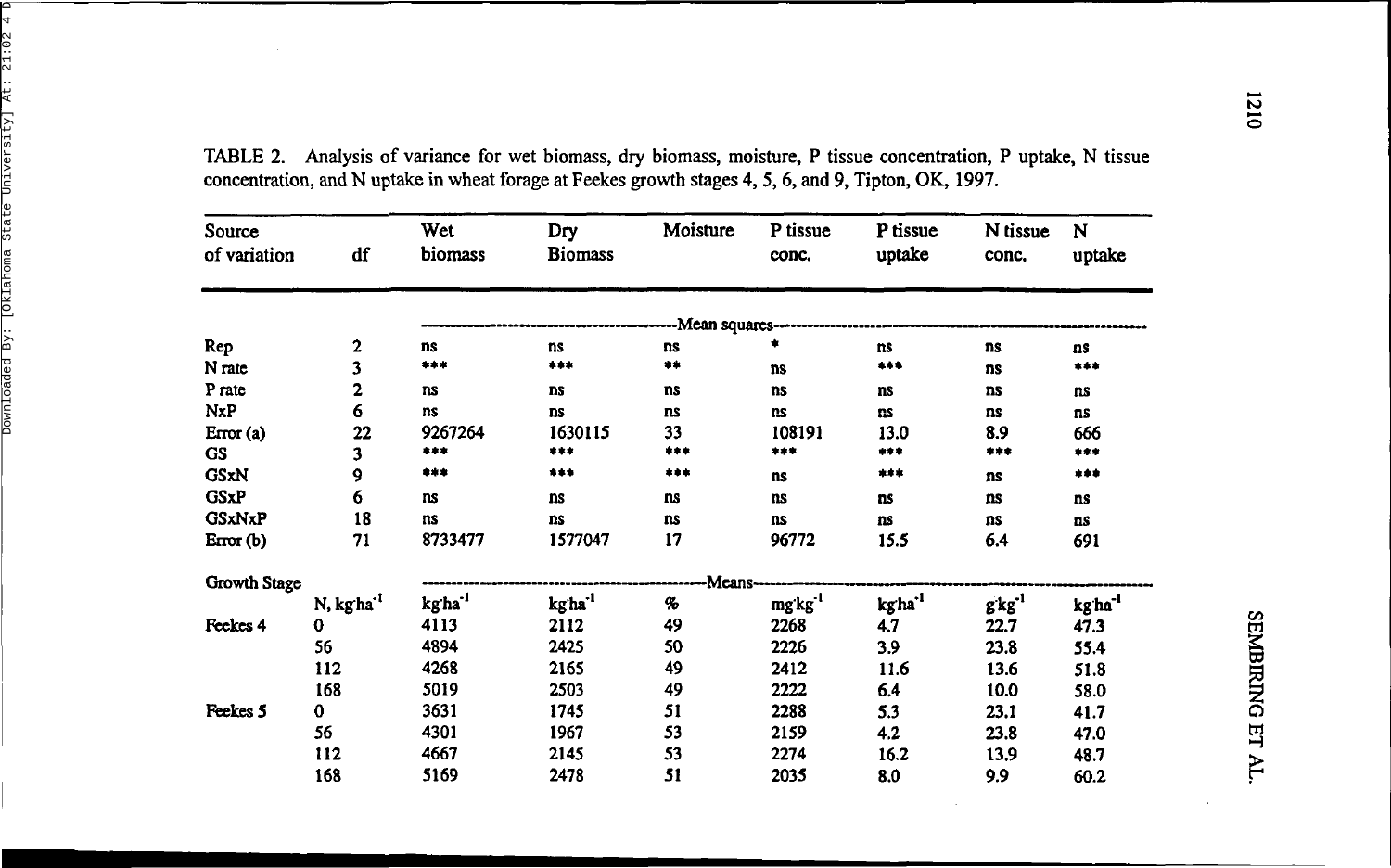| Feekes 6   | $\mathbf 0$                                            | 6375  | 4701  | 24 | 2506 | 5.2  | 23.9 | 63.6  |
|------------|--------------------------------------------------------|-------|-------|----|------|------|------|-------|
|            | 56                                                     | 10560 | 6987  | 31 | 2314 | 4.8  | 22.9 | 98.4  |
|            | 112                                                    | 18040 | 10517 | 40 | 2297 | 24.2 | 16.6 | 179.9 |
|            | 168                                                    | 18112 | 10526 | 41 | 2462 | 12.0 | 10.5 | 183.6 |
| Feekes 9   | 0                                                      | 9369  | 3071  | 67 | 2094 | 5.5  | 23.2 | 30.5  |
|            | 56                                                     | 12899 | 4050  | 68 | 1997 | 4.9  | 24.3 | 40.6  |
|            | 112                                                    | 21362 | 6601  | 69 | 1816 | 26.1 | 17.4 | 69.9  |
|            | 168                                                    | 23141 | 7083  | 69 | 2108 | 15.5 | 10.8 | 77.2  |
| <b>SED</b> |                                                        | 1393  | 591   | 2  | 146  | 1.8  | 1,2  | 12.4  |
|            | Growth Stage (over N and P rates)                      |       |       |    |      |      |      |       |
| Feekes     | 4                                                      | 4573  | 2301  | 49 | 2282 | 5.2  | 23.2 | 53.1  |
| Feekes     | 5                                                      | 4442  | 2084  | 52 | 2189 | 4.5  | 23.7 | 49.4  |
| Feekes     | 6                                                      | 13271 | 8183  | 34 | 2395 | 19.5 | 15.4 | 131.4 |
| Feekes     | 9                                                      | 16693 | 5201  | 68 | 2004 | 10.5 | 10.3 | 54.6  |
| <b>SED</b> |                                                        | 696   | 296   |    | 73   | 0.9  | 0.6  | 6.2   |
|            | P, kgha <sup>-1</sup> (over N rates and growth stages) |       |       |    |      |      |      |       |
|            | 0                                                      | 9241  | 4240  | 50 | 2155 | 9.0  | 17.8 | 67.5  |
|            | 14.5                                                   | 10216 | 4582  | 52 | 2219 | 10.1 | 18.5 | 75.1  |
|            | 29                                                     | 9778  | 4505  | 51 | 2278 | 10.7 | 18.2 | 73.7  |
| <b>SED</b> |                                                        | 603   | 256   |    | 63   | 0.8  | 0.5  | 5.3   |

\*,\*\*,\*\*\*Significant at the 0.05, 0.01, and 0.001 probability levels, respectively.

GS=growt h stage .

ns=no t significant .

SED=standar d erro r o f th e differenc e betwee n tw o equall y replicate d means .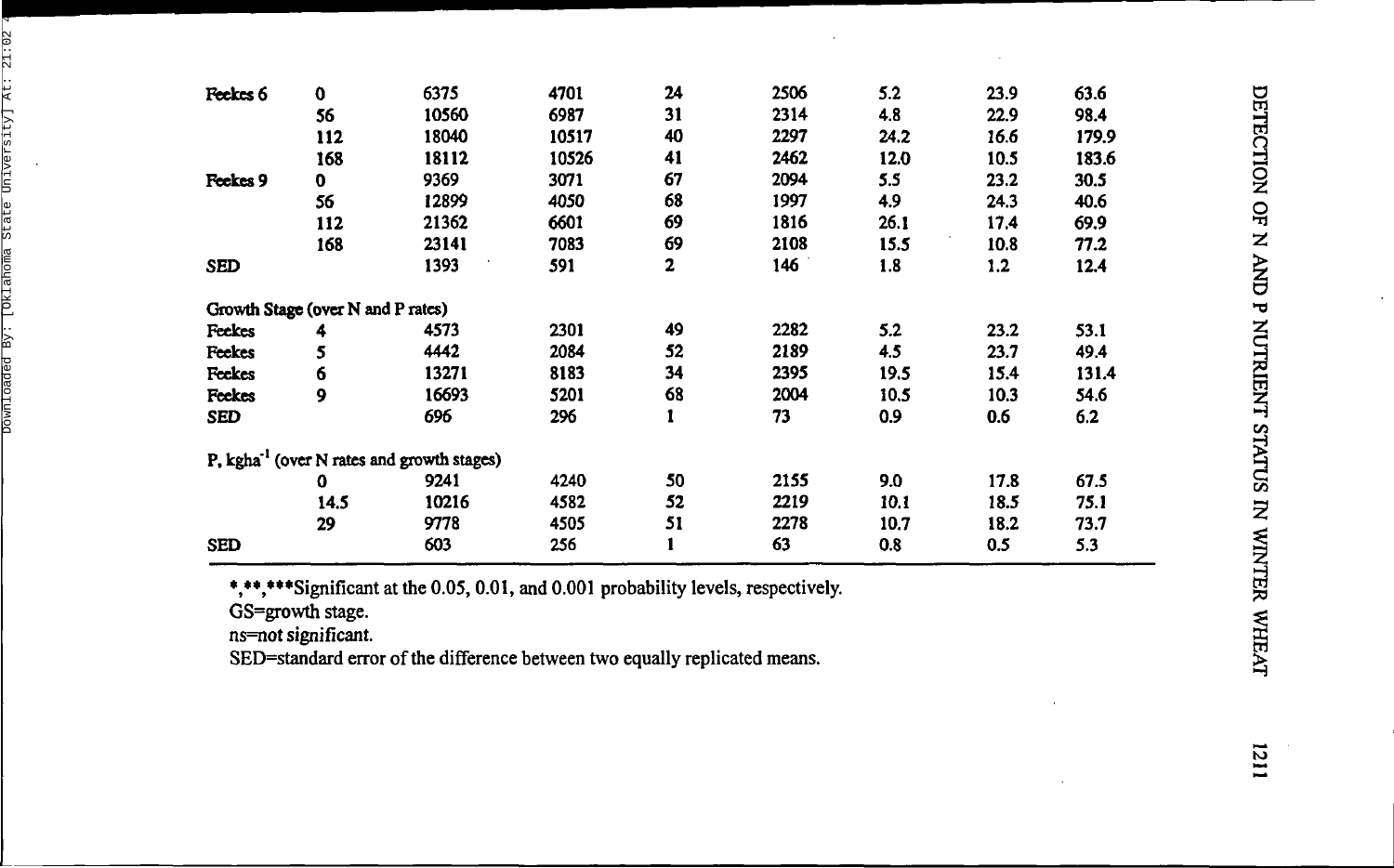spectral radiance readings were standardized using a barium sulfate (BaSO<sub>4</sub>) background reading. Statistical analysis was performed using SAS (SAS Institute, 1988).

#### **Photodiode Sensor Readings**

The collection of spectral radiance readings using the spectrometer was different from that obtained using the photodiode sensors. Photodiode spectral radiance readings were collected at growth stages Feekes 4, 5, 6, and 7 at Perkins and 5, 6, and 9 at Tipton from an area 0.19 m (3 rows) x 0.91 m long area.

Spectral radiance readings using photodiode sensors were obtained using an integrated sensor and signal processing system created by Stone et al. (1996). The integrated sensor has photodiode detectors and interference filters for red and NIR spectral bands with a 0.305 m by 0.075 m spatial resolution. This sensor allowed for red (671 $\pm$ 6 nm) and two kinds of NIR: long NIR (1050 $\pm$ 6 nm) and short NIR (780±6 nm); therefore, NDVI [Normalized Difference Vegetation Index = (NIRred) / (NIR+red)] consisted of two indices (LNDVI and SNDVI). LNDVI refers to using long NIR in the NDVI formula and SNDVI refers to using short NDVI. The same is true for the simple ratio NR (NIR/red) where LNR refers to long NIR/red and SNR referred to short NIR/red.

Individual wavelengths and combination indices were evaluated to predict wet biomass, dry biomass, total N uptake, total P uptake, and total N and P concentration in winter wheat forage. All spectral radiance readings were standardized using a BaSO, background reading. Statistical analysis was performed using SAS (SAS Institute, 1988).

#### **RESULTSANDDISCUSSION**

At both sites, a significant increase in wheat forage yield due to applied N was observed at all stages of growth (Tables 2 and 3). Forage yield response to applied P was not significant at Tipton but was significant at Perkins. No  $N \times P$  interaction was detected at either location. The lack of a P response at Tipton was due to high inorganic soil test P (Table 1). The main effect of growth stage was significant at both sites, a result of increased biomass with growth stage. Dry biomass decreased from Feekes growth stage 6 to 9 due to frost which caused tissue death and subsequent biomass loss.

#### **Linear Regression**

The three best indices (multi-wavelength combinations) to predict N rate, P rate, wet biomass, dry biomass, moisture, P concentration, P uptake, and N concentration and uptake were determined by growth stage (Tables 4 and 5). Consistent correlation over growth stages was found for numerator (705-735 nm) and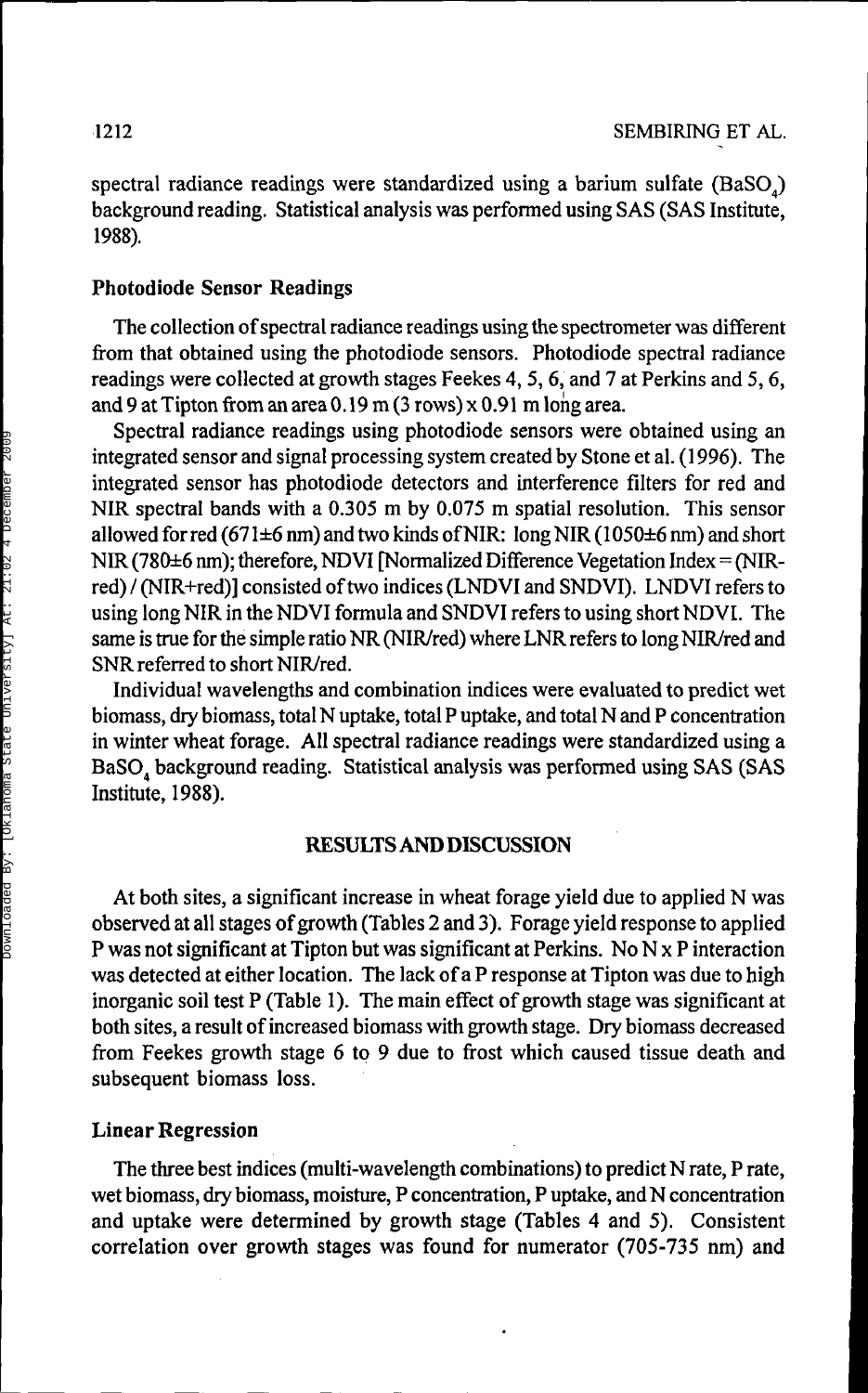denominator (505-545 nm) combinations when predicting N uptake at both locations. Other dependent variables did not result in consistent correlation with spectral indices over growth stages and locations. The use of denominator wavelengths that were not independently correlated with the dependent variable assisted in removing variability that was present when using the numerator wavelength alone.

Using data combined over all growth stages, the three best indices (single and multi-wavelength combinations) to predict N rate, P rate, wet biomass, dry biomass, moisture, P concentration, P uptake, and N concentration and uptake were determined (Table 6). No one index, either single or multi-wavelength combination was consistent over time in being correlated with N rate, P rate; wet and/or dry biomass, P concentration, P uptake and N concentration. However, over growth stages, consistent correlation from 10 nm bands between 625 and 695 nm was found with N uptake.

#### **Spectrometer: Nitrogen Rate and Phosphorus Rate** by **Growth** Stage

The indices that could be used to predict N rate varied (Tables 4 to 5). The highest correlation at Tipton was found at Feekes 5 with the index W715/545. Correlation tended to increase from Feekes 4 to Feekes 7. At Tipton, no index was significant to predict N rate at Feekes 4, but improved at later stages of growth. This indirectly suggests that percent foliage cover was critical in the establishment of indices for N status in winter wheat since the percent coverage was low when the first readings were taken at Tipton. As was expected, correlation of indices to predict P rate at Tipton was lower than at Perkins.

## **Spectrometer: Wet Biomass, Dry Biomass, and Moisture by Growth Stage**

As has been demonstrated by others, NDVI has been commonly used to predict biomass in various studies (Mahey et al., 1991; Penuelas et al., 1993). However, we did not observe consistent correlation between NDVI and wet biomass (Tables 4 to 5). Dry biomass correlation with several indices increased with advancing stages of growth at both Tipton and Perkins. The index that was common to both locations in predicting dry biomass was W735/665.

Analysis by growth stage suggested that moisture in plants could not be adequately predicted until Feekes 5. The same observation was noted for biomass, indicating that a critical amount of coverage is needed in order to override background soil interference. However, results at Perkins were not consistent with observations at Tipton. At Perkins, moisture could be detected at earlier growth stages but not at later stages.

# **Spectrometer: Phosphorus Tissue Concentration, Phosphorus Uptake, Nitrogen Tissue Concentration, and Nitrogen Uptake by Growth Stage**

Analysis by growth stage suggested that P concentration could be predicted at earlier growth stages using W705/505 at Perkins and NR at Tipton. However, at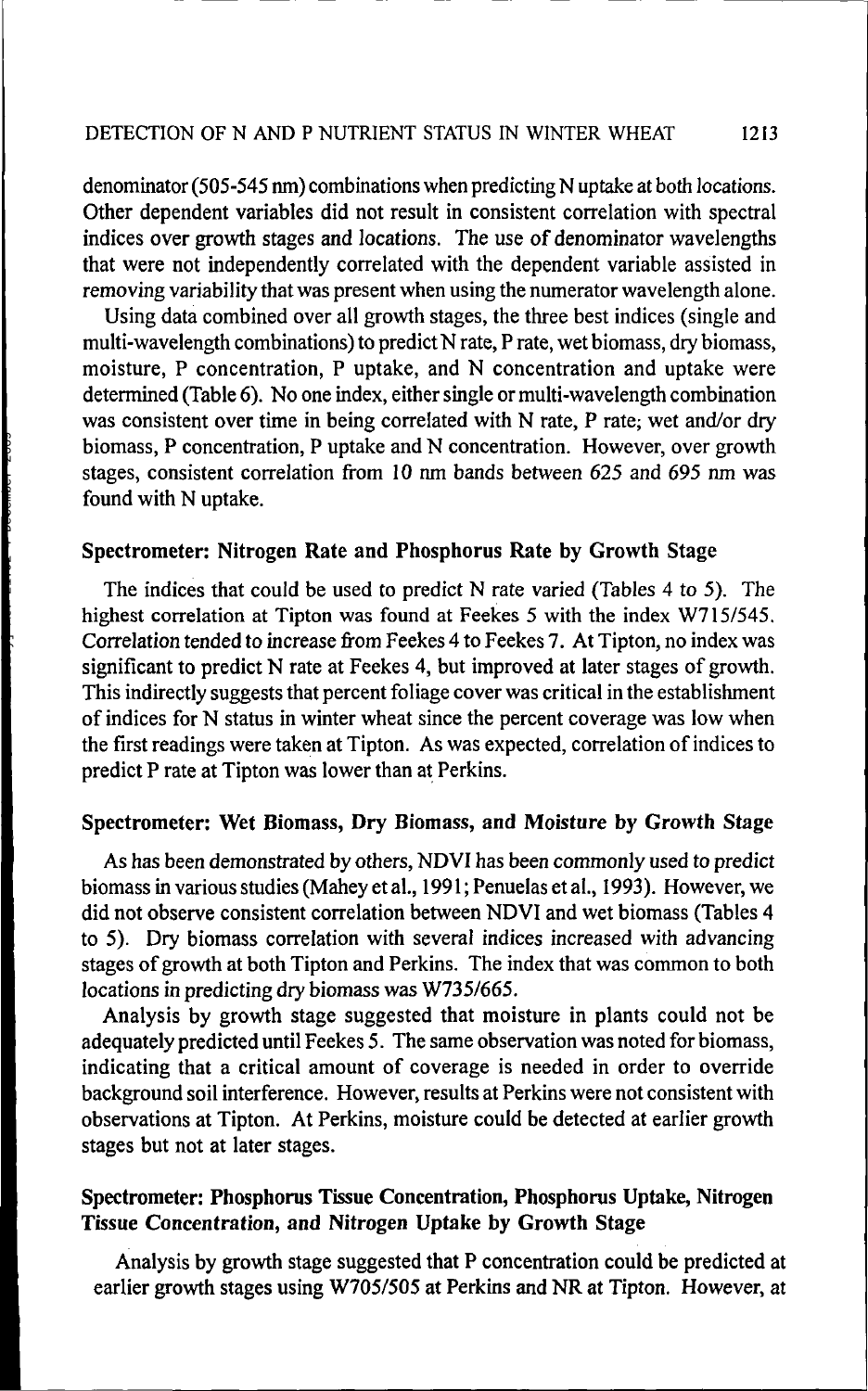| Source of<br>variation | df                    | Wet<br>biomass      | Dry<br>biomass      | Moisture P tissue | conc.          | P uptake<br>uptake          | N<br>conc.     | N<br>uptake         |
|------------------------|-----------------------|---------------------|---------------------|-------------------|----------------|-----------------------------|----------------|---------------------|
|                        |                       |                     |                     |                   | -Mean squares- |                             |                |                     |
| Rep                    | 2                     | ns                  | ۰                   | ns                | ns             | ns                          | ۰.             | ns                  |
| N rate                 | 3                     | ***                 | ***                 | ***               | ns             | ***                         | ***            | ***                 |
| P rate                 | 2                     | ***                 | ***                 | **                | ۰              | ***                         | ns             | 幸幸                  |
| <b>NxP</b>             | 6                     | ns                  | ns                  | ns                | ns             | ns                          | ns             | ns                  |
| Error(a)               | $22\phantom{.}$       | 15503480            | 855384              | 23                | 177711         | 4.8                         | 18.5           | 499.9               |
| <b>GS</b>              | 3                     | ***                 | ***                 | 半半米               | ***            | ***                         | ***            | ***                 |
| <b>GSxN</b>            | 9                     | ***                 | ***                 | **                | ۰              | ۰                           | ۰              | $***$               |
| <b>GSxP</b>            | 6                     | ***                 | ***                 | ***               | ns             | **                          | ns             | ns                  |
| <b>GSxNxP</b>          | 18                    | ns                  | ns                  | ns                | ns             | <b>ns</b>                   | ns             | ns                  |
| Error (b)              | 71                    | 4615287             | 495417              | 24                | 127449         | 1.3                         | 16.6           | 148.0               |
|                        |                       |                     |                     |                   | Means-         |                             |                |                     |
| <b>GS</b>              | N, kgha <sup>-1</sup> | kg'ha <sup>-1</sup> | kg'ha <sup>-1</sup> | %                 | $mgkg^{1}$     | $kg$ ${\rm ha}^{\text{-}1}$ | $g$ kg $^{-1}$ | kg ha <sup>-1</sup> |
| Feekes 4               | 0                     | 1615                | 675                 | 61                | 1558           | 0.9                         | 23.4           | 13.4                |
|                        | 56                    | 2628                | 810                 | 68                | 1873           | 1.6                         | 29.9           | 24.6                |
|                        | 112                   | 3226                | 935                 | 70                | 1869           | 1.7                         | 31.5           | 29.1                |
|                        | 168                   | 3910                | 1186                | 69                | 2239           | 2.6                         | 32.4           | 38.4                |
| Feekes 5               | $\mathbf 0$           | 3418                | 1692                | 51                | 1573           | 2.4                         | 17.7           | 29.1                |
|                        | 56                    | 5227                | 2150                | 57                | 1573           | 3.4                         | 19.8           | 42.3                |
|                        | 112                   | 7078                | 2695                | 61                | 1501           | 4.0                         | 22.6           | 59.4                |
|                        | 168                   | 7421                | 2338                | 66                | 1716           | 4.2                         | 27.0           | 63.2                |

TABLE 3. Analysis of variance for wet biomass, dry biomass, moisture, P tissue concentration, P uptake, N tissue concentration, and N uptake in wheat forage at Feekes growth stages 4, 5, 6, and 9, Perkins, OK, 1997.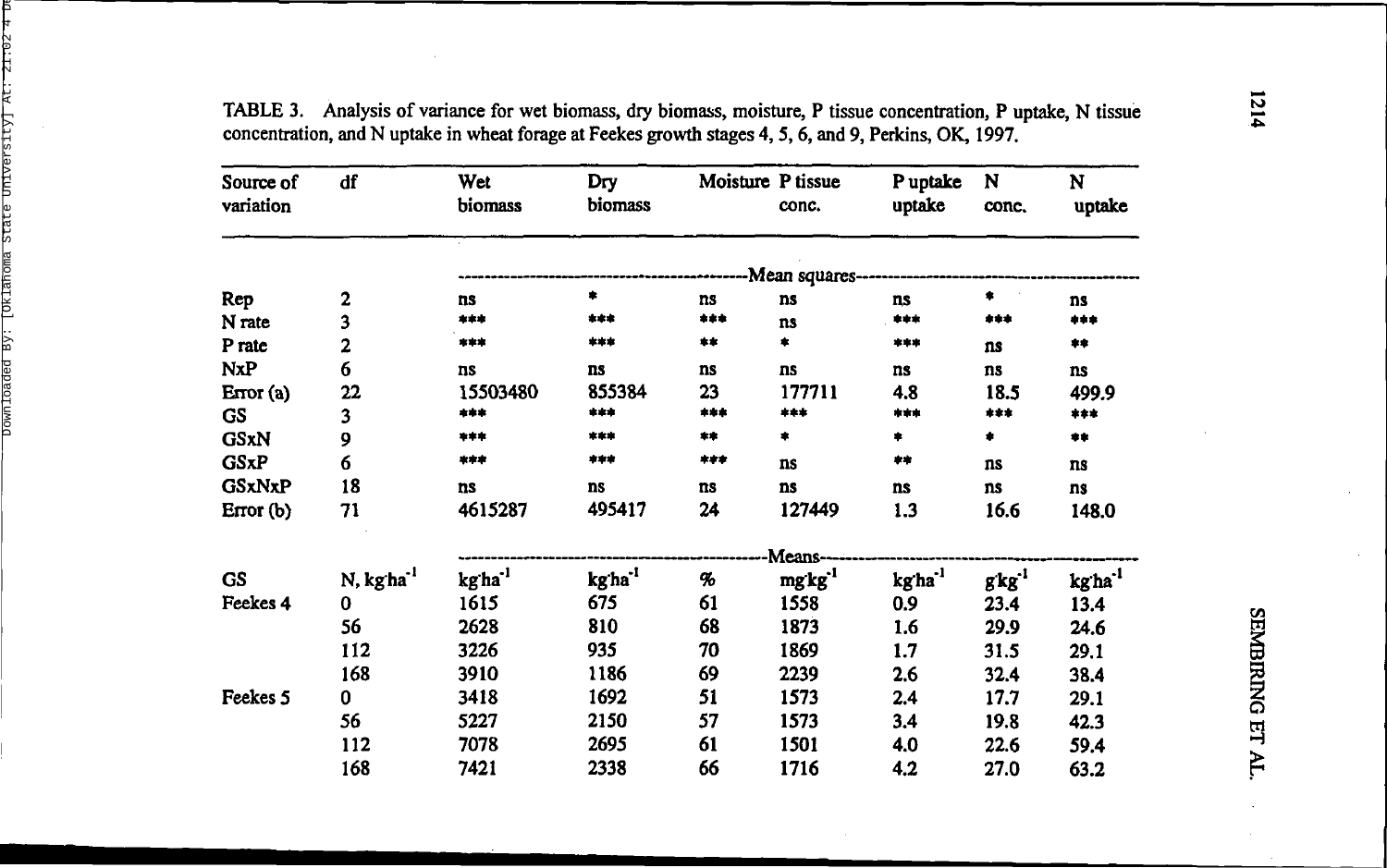| Feekes 6   | 0                      | 4913  | 1287 | 73           | 1825 | 2.3 | 23.2 | 30.0 |
|------------|------------------------|-------|------|--------------|------|-----|------|------|
|            | 56                     | 7802  | 2006 | 74           | 1523 | 3.1 | 21.4 | 40.9 |
|            | 112                    | 11423 | 2724 | 75           | 1656 | 4.7 | 23.3 | 63.3 |
|            | 168                    | 13399 | 3103 | 77           | 1579 | 5.1 | 25.2 | 74.4 |
| Feekes 7   | 0                      | 9673  | 2705 | 72           | 1337 | 3.5 | 14.1 | 39.6 |
|            | 56                     | 12116 | 3312 | 73           | 1240 | 4.2 | 13.4 | 44.4 |
|            | 112                    | 18685 | 5183 | 72           | 1218 | 6.6 | 14.5 | 74.2 |
|            | 168                    | 20050 | 5680 | 72           | 1195 | 6.9 | 16.6 | 94.0 |
| <b>SED</b> |                        | 1012  | 331  | 2            | 168  | 0.5 | 1.9  | 5.7  |
| <b>GS</b>  | P, kg'ha <sup>-1</sup> |       |      |              |      |     |      |      |
| Feekes 4   | 0                      | 2155  | 784  | 63           | 1661 | 1.2 | 27.5 | 19.8 |
|            | 14.5                   | 2871  | 867  | 69           | 1902 | 1.7 | 29.8 | 27.1 |
|            | 29                     | 3508  | 1052 | 69           | 2091 | 2.2 | 30.6 | 32.2 |
| Feekes 5   | 0                      | 4889  | 2180 | 54           | 1474 | 2.9 | 21.8 | 45.4 |
|            | 56                     | 5490  | 2173 | 59           | 1479 | 3.2 | 21.3 | 47.0 |
|            | 112                    | 6980  | 2303 | 64           | 1819 | 4.3 | 22.2 | 53.1 |
| Feekes 6   | 0                      | 7048  | 1645 | 75           | 1596 | 2.6 | 26.3 | 44.1 |
|            | 14.5                   | 8640  | 2184 | 74           | 1596 | 3.4 | 22.1 | 48.5 |
|            | 29                     | 12380 | 3002 | 75           | 1759 | 5.3 | 21.1 | 62.8 |
| Feekes 7   | 0                      | 12370 | 3334 | 73           | 1125 | 3.7 | 15.1 | 51.7 |
|            | 14.5                   | 14314 | 3916 | 72           | 1264 | 4.8 | 14.9 | 60.0 |
|            | 29                     | 18708 | 5410 | 71           | 1353 | 7.3 | 14.0 | 77.5 |
| <b>SED</b> |                        | 877   | 287  | $\mathbf{2}$ | 146  | 0.4 | 1.6  | 4.9  |

 $\cdot$ 

\*,\*\*,\*\*\*Significant at the 0.05, 0.01, and 0.001 probability levels, respectively.

GS=growth stage .

 $\ddot{\phantom{a}}$ 

ns=no t significant .

SED=standar d erro r o f th e differenc e betwee n tw o equall y replicate d means .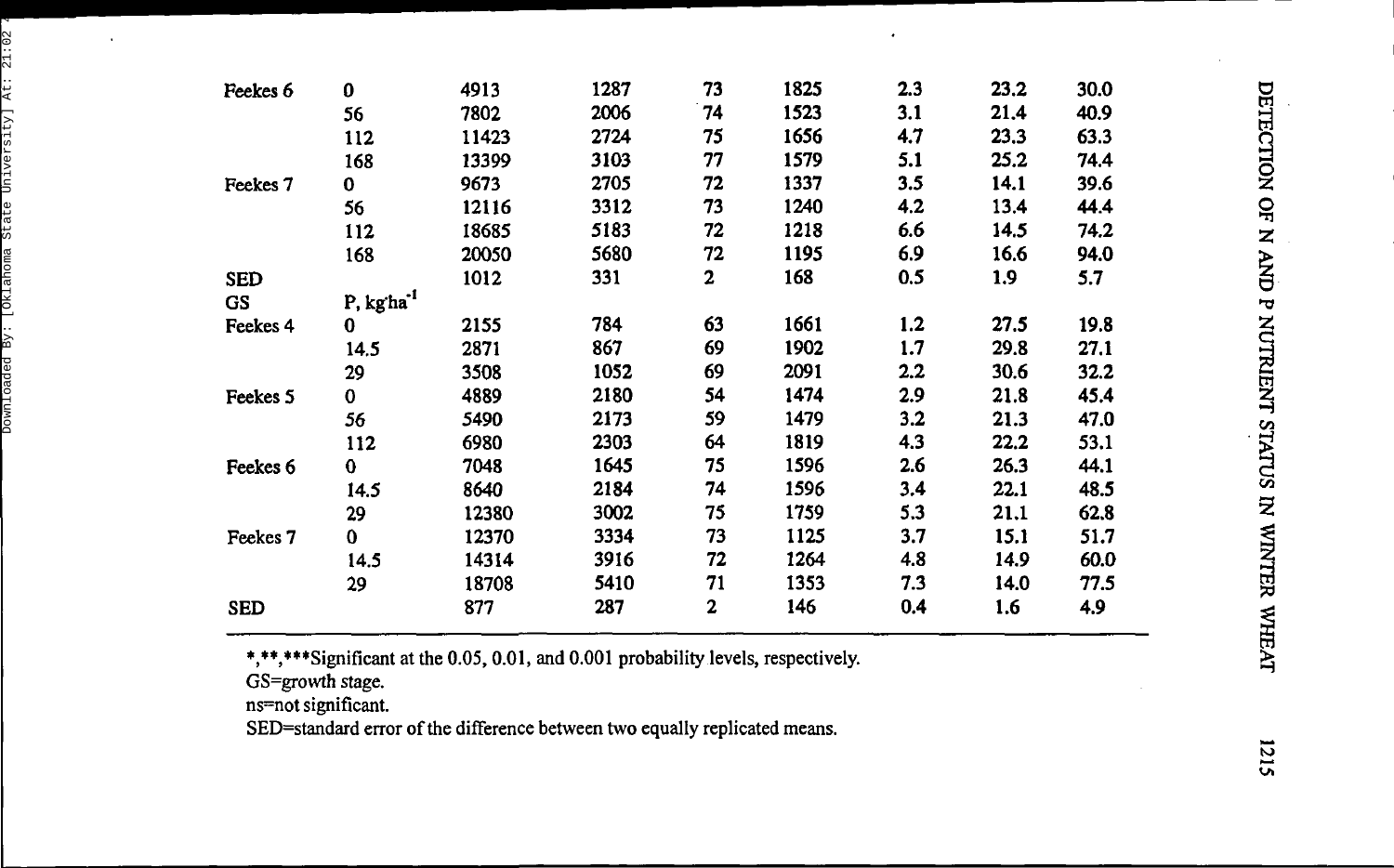| Dependent         | Growth Stage 4 |             |            | Growth Stage 5 |           |              |            | Growth Stage 6 |            |             | Growth Stage 9 |             |
|-------------------|----------------|-------------|------------|----------------|-----------|--------------|------------|----------------|------------|-------------|----------------|-------------|
| variables         |                |             | 3          |                | 2         | 3            |            | 2              | 3          |             |                |             |
| N rate            | W735/665       | W735/545    | W785/505   | W715/545       | W725/545  | W725/715     | W735/545   | W725/715       | W735/715   | <b>NDVI</b> | W7357715       | W735/525    |
|                   | 0.25546        | $-0.25489$  | $-0.25161$ | 0.92254        | 0.92522   | 0.91961      | $-0.89003$ | $-0.88367$     | $-0.88367$ | $-0.88153$  | 0.88195        | 0.86949     |
|                   | (0.1326)       | (0.1336)    | (0.1388)   | (0.0001)       | (0.0001)  | (0.0001)     | (0.0001)   | (0.0001)       | (0.0001)   | (0.0001)    | (0.0001)       | (0.0001)    |
| P <sub>rate</sub> | W735/655       | W735/665    | W805/415   | W795/735       | <b>NW</b> | <b>NIRGI</b> | PRI        | <b>NPCIX</b>   | PRI        | W705/525    | W705/515       | W705/505    |
|                   | $-0.21561$     | $-0.21385$  | 0.18178    | $-0.19322$     | 0.15971   | $-0.16864$   | 0.24767    | 0.18003        | 0.13254    | $-0.17445$  | $-0.10269$     | $-0.08342$  |
|                   | (0.2066)       | (0.2104)    | (0.2887)   | (0.2589)       | (0.3521)  | (0.3255)     | (0.1453)   | (0.2934)       | (0.4410)   | (0.3089)    | (0.5512)       | (0.6286)    |
| Wet Biomass       | <b>NDVI</b>    | W725/505    | W725/515   | W725/715       | W725/545  | W725/535     | W735/525   | W735/545       | W735/515   | W725/525    | W725/515       | W725/735    |
|                   | $-0.21585$     | 0.20775     | 0.20649    | 0.4862         | 0.4803    | 0.49598      | $-0.80198$ | $-0.80426$     | $-0.80058$ | 0.92866     | 0.92755        | 0.92667     |
|                   | (0.2061)       | (0.2241)    | (0.2269)   | (0.0026)       | (0.003)   | (0.0033)     | (0.0001)   | (0.0001)       | (0.0001)   | (0.0001)    | (0.0001)       | (0.0001)    |
| Dry biomass       | W695/405       | <b>NDVI</b> | W725/535   | W705/525       | W725/545  | W735/715     | W735/545   | W735/525       | W735/515   | W715/515    | W725/525       | <b>NDVI</b> |
|                   | 0.34843        | $-0.26098$  | 0.20588    | $-0.48096$     | 0.47612   | 0.47571      | $-0.79948$ | $-0.79921$     | $-0.79619$ | 0.91748     | 0.91669        | 0.91662     |
|                   | (0.0373)       | (0.1242)    | (0.2283)   | (0.003)        | (0.0033)  | (0.0034)     | (0.0001)   | (0.0001)       | (0.0001)   | (0.0001)    | (0.0001)       | (0.0001)    |

 $\mathcal{L}$ 

TABLE 4. Spectral radiance combinations and simple correlation from the three best models with N rate, P rate, biomass, moisture, P tissue concentration, P uptake, N tissue concentration, and N uptake by growth stage, Tipton, OK, 1997.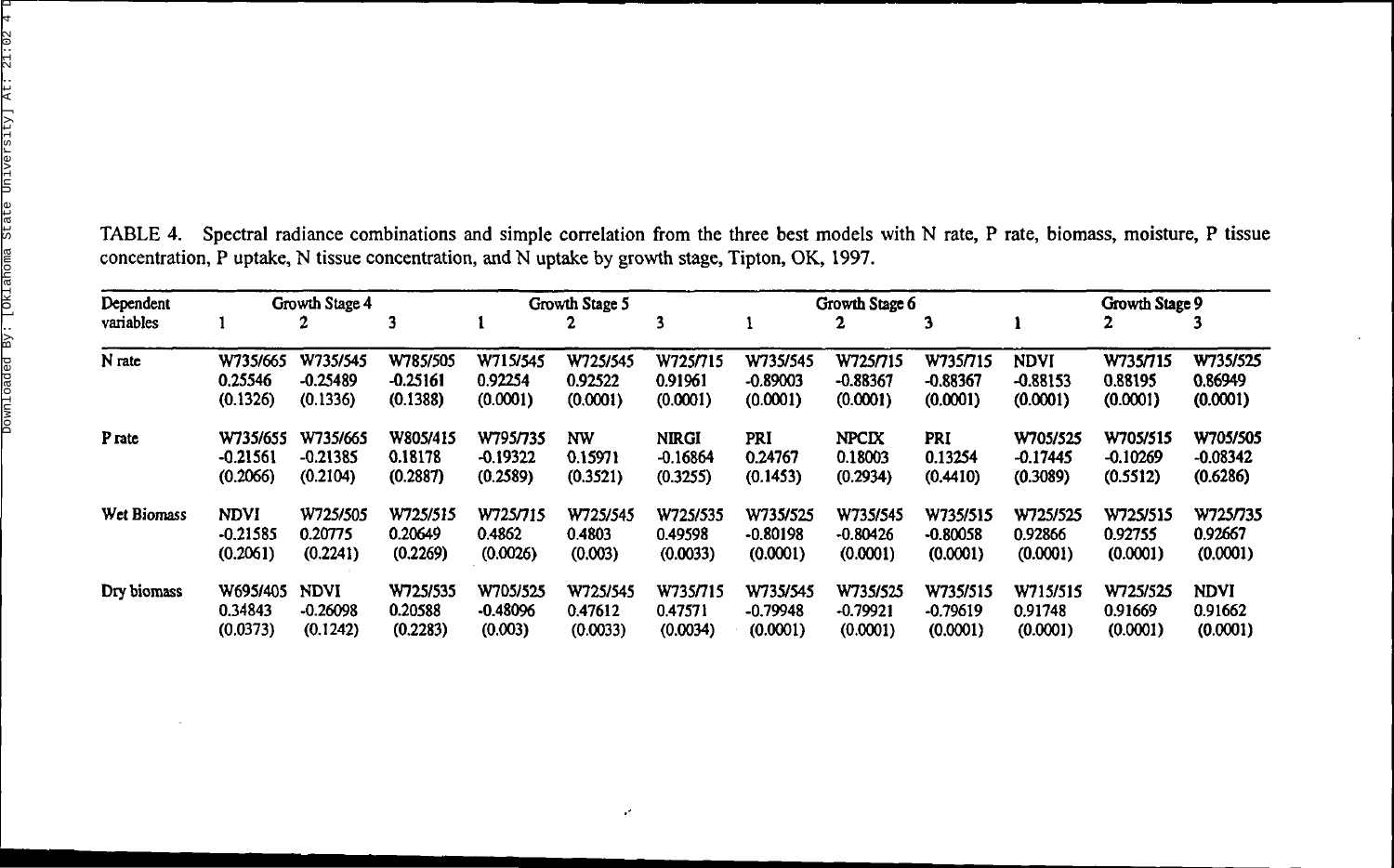| Moisture       | W735/665     | W735/655   | NDVI       | <b>NRGI</b> | W705/515 | PRI          | W735/515   | W735/505   | W735/545   | W735/655   | NR           | W735/665   |
|----------------|--------------|------------|------------|-------------|----------|--------------|------------|------------|------------|------------|--------------|------------|
|                | $-0.26977$   | 0.26897    | 0.25511    | $-0.15383$  | 0.15126  | 0.12521      | $-0.85808$ | $-0.85587$ | $-0.85373$ | 0.74467    | 0.74392      | 0.74365    |
|                | (0.1116)     | (0.1127)   | (0.1332)   | (0.3704)    | (0.3785) | (0.4669)     | (0.0001)   | (0.0001)   | (0.0001)   | (0.0001)   | (0.0001)     | (0.0001)   |
| P tissue conc. | NR           | NW         | W715/545   | PRI         | W705/525 | <b>NPCIX</b> | W705/505   | PRI        | W715/535   | PRI        | <b>NIRGI</b> | <b>NW</b>  |
|                | 0.42476      | $-0.39688$ | 0.36387    | 0.45146     | 0.22945  | 0.18476      | 0.22155    | 0.21873    | 0.21817    | 0.27068    | 0.16680      | $-0.10726$ |
|                | (0.0098)     | (0.0165)   | (0.0291)   | (0.0057)    | (0.1783) | (0.2807)     | (0.1941)   | (0.2000)   | (0.2011)   | (0.1103)   | (0.3309)     | (0.5335)   |
| P uptake       | W695/405     | W725/545   | NW         | W725/715    | NDVI     | W735/715     | W735/525   | W735/515   | W725/515   | PRI        | W715/515     | W715/525   |
|                | 0.36901      | 0.34808    | $-0.34595$ | 0.39722     | 0.39301  | 0.39291      | $-0.71835$ | $-0.71630$ | $-0.71215$ | 0.65702    | 0.63480      | 0.63374    |
|                | (0.0268)     | (0.0375)   | (0.0388)   | (0.0164)    | (0.0177) | (0.0178)     | (0.0001)   | (0.0001)   | (0.0001)   | (0.0001)   | (0.0001)     | (0.0001)   |
| N tissue conc. | <b>NPCIX</b> | NR         | W735/655   | PFR         | W695/405 | W735/655     | W735/715   | W725/715   | PFR        | NW         | W785/505     | W795/735   |
|                | 0.31860      | 0.31718    | $-0.22597$ | 0.20279     | 0.19355  | 0.18187      | $-0.70963$ | $-0.67718$ | $-0.67525$ | $-0.60679$ | 0.59596      | 0.59170    |
|                | (0.0582)     | (0.0594)   | (0.1851)   | (0.2355)    | (0.2580) | (0.2884)     | (0.0001)   | (0.0001)   | (0.0001)   | (0.0001)   | (0.0001)     | (0.0001)   |
| N uptake       | W725/545     | W725/535   | W725/525   | W705/525    | W725/715 | W735/715     | W735/545   | W735/515   | W735/505   | W725/525   | W725/515     | W725/535   |
|                | 0.28006      | 0.27875    | 0.27609    | -0.48259    | 0.48112  | 0.47763      | $-0.78225$ | $-0.78076$ | $-0.77521$ | 0.93466    | 0.93323      | 0.93267    |
|                | (0.0981)     | (0.0997)   | (0.1031)   | (0.0029)    | (0.0030) | (0.0032)     | (0.0001)   | (0.0001)   | (0.0001)   | (0.0001)   | (0.0001)     | (0.0001)   |

Wxxx or Wxxx/xxx=index combinations using specified bandwidth; 0.18915=correlation coefficient; (0.2692)=probability >|R|; NPCIX=(W685-W435)/(W685+W435); NR=W805/W695; NW=W975-W905; NIRGI=W795/(1/W545); PRI=(W555-W535)/W555+W535); PFR=W725/655; NDVI=(W805-W695)/(W805+W695).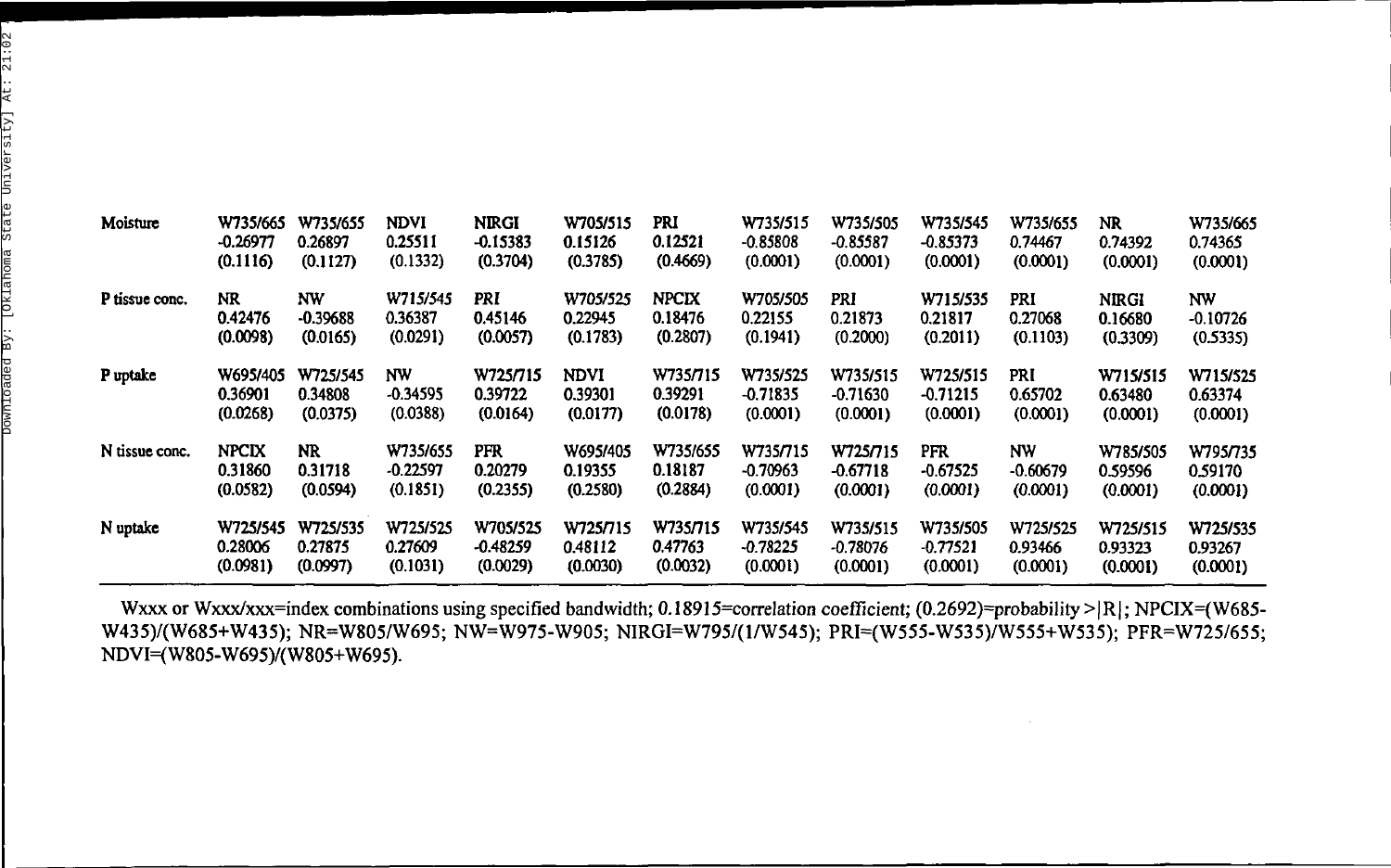TABLE 5. Spectral radiance combinations and simple correlation from the three best models with N rate, P rate, biomass, moisture, P tissue concentration, P uptake, N tissue concentration, and N uptake by growth stage, Perkins, OK, 1997.

 $\ddot{\phantom{a}}$ 

| Dependent          | Growth Stage 5 |          |          | Growth Stage 6 |            |           | Growth Stage 7 |              |             |  |
|--------------------|----------------|----------|----------|----------------|------------|-----------|----------------|--------------|-------------|--|
| variables          |                | 2        | 3        |                | 2          | 3         |                | 2            |             |  |
| N rate             | W715/525       | W735/525 | W715/515 | GR             | W725/715   | W735/715  | W725/525       | W725/535     | W725/515    |  |
|                    | 0.75816        | 0.73421  | 0.73356  | $-0.75836$     | 0.75534    | 0.74887   | 0.81423        | 0.80448      | 0.80139     |  |
|                    | (0.0001)       | (0.0001) | (0.0001) | (0.0001)       | (0.0001)   | (0.0001)  | (0.0001)       | (0.0001)     | (0.0001)    |  |
| P <sub>ratc</sub>  | W705/505       | W715/505 | W715/515 | W705/545       | W705/535   | W715/505  | W705/535       | W705/545     | W705/525    |  |
|                    | 0.42877        | 0.41148  | 0.38759  | $-0.40782$     | $-0.40744$ | 0.37008   | $-0.40635$     | $-0.40355$   | $-0.40286$  |  |
|                    | (0.0091)       | (0.0127) | (0.0195) | (0.0135)       | (0.0136)   | (0.0263)  | (0.0139)       | (0.0147)     | (0.0148)    |  |
| <b>Wet Biomass</b> | W715/505       | W725/505 | W725/515 | <b>NPCIX</b>   | W735/665   | <b>NR</b> | <b>NPCIX</b>   | W735/655     | <b>NDVI</b> |  |
|                    | $-0.87938$     | 0.87607  | 0.86914  | $-0.90696$     | 0.90245    | 0.89835   | $-0.93237$     | 0.93166      | 0.93059     |  |
|                    | (0.0001)       | (0.0001) | (0.0001) | (0.0001)       | (0.0001)   | (0.0001)  | (0.0001)       | (0.0001)     | (0.0001)    |  |
| Dry biomass        | W715/525       | W715/515 | W715/505 | W795/735       | <b>NR</b>  | W735/665  | W735/655       | <b>NPCIX</b> | W735/665    |  |
|                    | $-0.56584$     | 0.56161  | 0.554968 | 0.82798        | 0.8188     | 0.80999   | 0.90883        | $-0.90553$   | 0.90457     |  |
|                    | (0.0003)       | (0.0004) | (0.0004) | (0.0001)       | (0.0001)   | (0.0001)  | (0.0001)       | (0.0001)     | (0.0001)    |  |

 $\epsilon$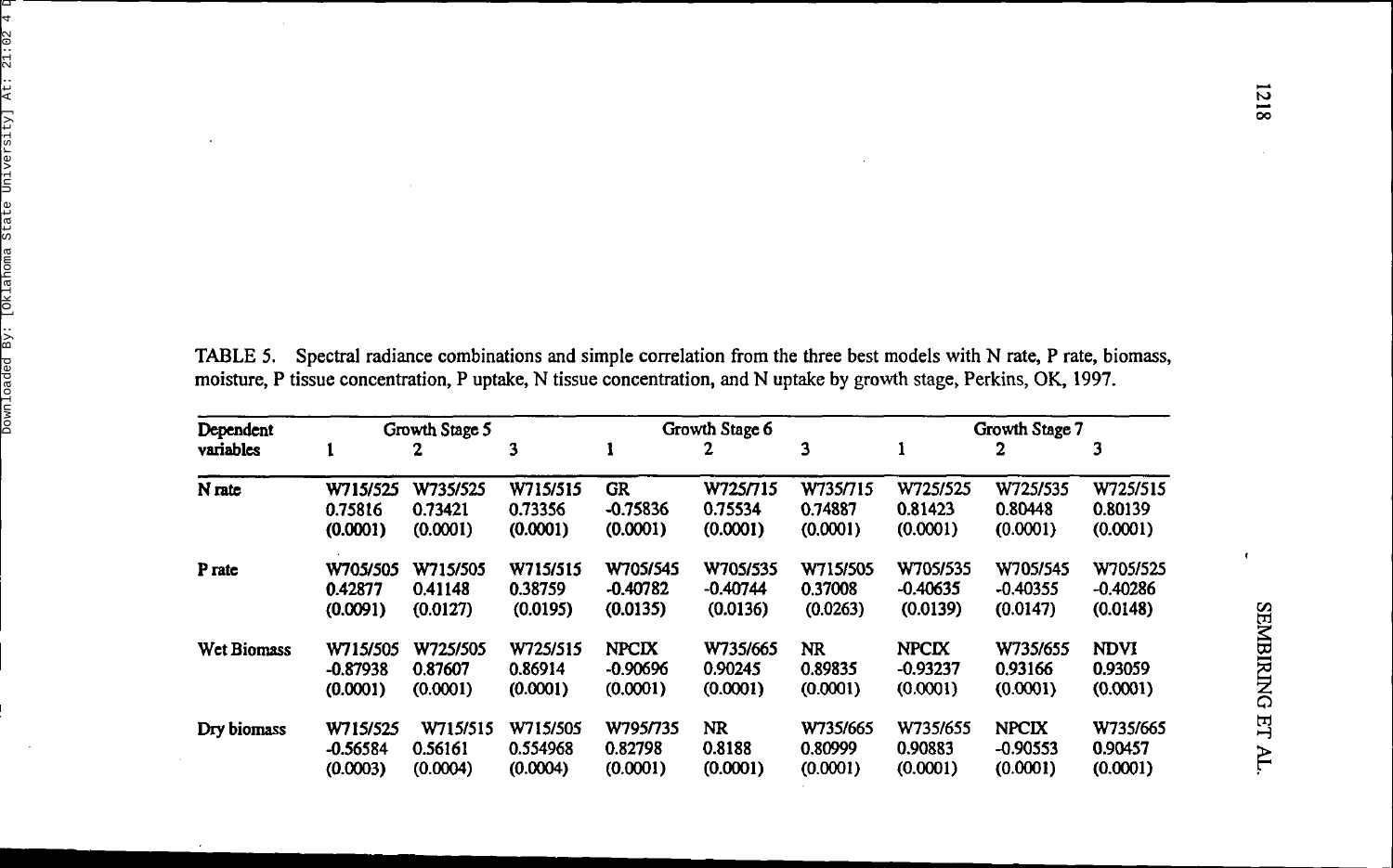| Moisture      | W715/505 | W725/505 | W715/505   | <b>NPCIX</b> | W705/525   | W705/545     | W705/525   | W705/535   | NR         |
|---------------|----------|----------|------------|--------------|------------|--------------|------------|------------|------------|
|               | 0.86203  | 0.85645  | 0.84919    | -0.34763     | $-0.33853$ | $-0.33702$   | 0.23633    | 0.22965    | $-0.22453$ |
|               | (0.0001) | (0.0001) | (0.0001)   | (0.0378)     | (0.0434)   | (0.0444)     | (0.1652)   | (0.1832)   | (0.1888)   |
| P tissue conc | W705/505 | W715/505 | <b>PFR</b> | W705/505     | <b>PFR</b> | NR           | PRI        | W695/405   | W715/525   |
|               | 0.38926  | 0.38615  | 0.38376    | 0.20885      | 0.19859    | 0.15518      | $-0.34375$ | $-0.33097$ | $-0.30279$ |
|               | (0.0189) | (0.0200) | (0.0209)   | (0.2246)     | (0.2456)   | (0.3662)     | (0.0401)   | (0.0486)   | (0.0727)   |
| P uptake      | W715/505 | W725/515 | W715/515   | <b>PFR</b>   | W735/655   | <b>NR</b>    | PFR        | W735/655   | <b>NR</b>  |
|               | 0.78018  | 0.76325  | 0.76275    | 0.77748      | 0.77439    | 0.75740      | 0.68011    | 0.66102    | 0.65721    |
|               | (0.0001) | (0.0001) | (0.0001)   | (0.0001)     | (0.0001)   | (0.0001)     | (0.0001)   | (0.0001)   | (0.0001)   |
| N tissue conc | W735/715 | W735/545 | W735/525   | W695/405     | W705/505   | W705/515     | W735/545   | W735/535   | W735/525   |
|               | 0.68386  | 0.68383  | 0.68073    | $-0.66641$   | $-0.47315$ | $-0.41791$   | 0.34326    | 0.32546    | 0.30049    |
|               | (0.0001) | (0.0001) | (0.0001)   | (0.0001)     | (0.0036)   | (0.0112)     | (0.0404)   | (0.0750)   | (0.0750)   |
| N uptake      | W725/525 | W735/505 | W735/515   | W735/655     | W735/715   | <b>NPCIX</b> | <b>PFR</b> | W735/655   | NR.        |
|               | 0.84490  | 0.84233  | 0.84269    | 0.74180      | 0.74073    | $-0.74056$   | 0.72486    | 0.70050    | 0.69722    |
|               | (0.0001) | (0.0001) | (0.0001)   | (0.0001)     | (0.0001)   | (0.0001)     | (0.0001)   | (0.0001)   | (0.0001)   |

Wxxx or Wxxx/xxx=index combinations using specified bandwidth; 0.18915=correlation coefficient; (0.2692)=probability >|R|; NPCIX=(W685-W435)/(W685+W435); NR=W805/W695; NW=W975-W905; NIRGI=W795/(1/W545); PRI=(W555-W535)/W555+W535); PFR=W725/655; NDVI=(W805-W695)/(W805+W695).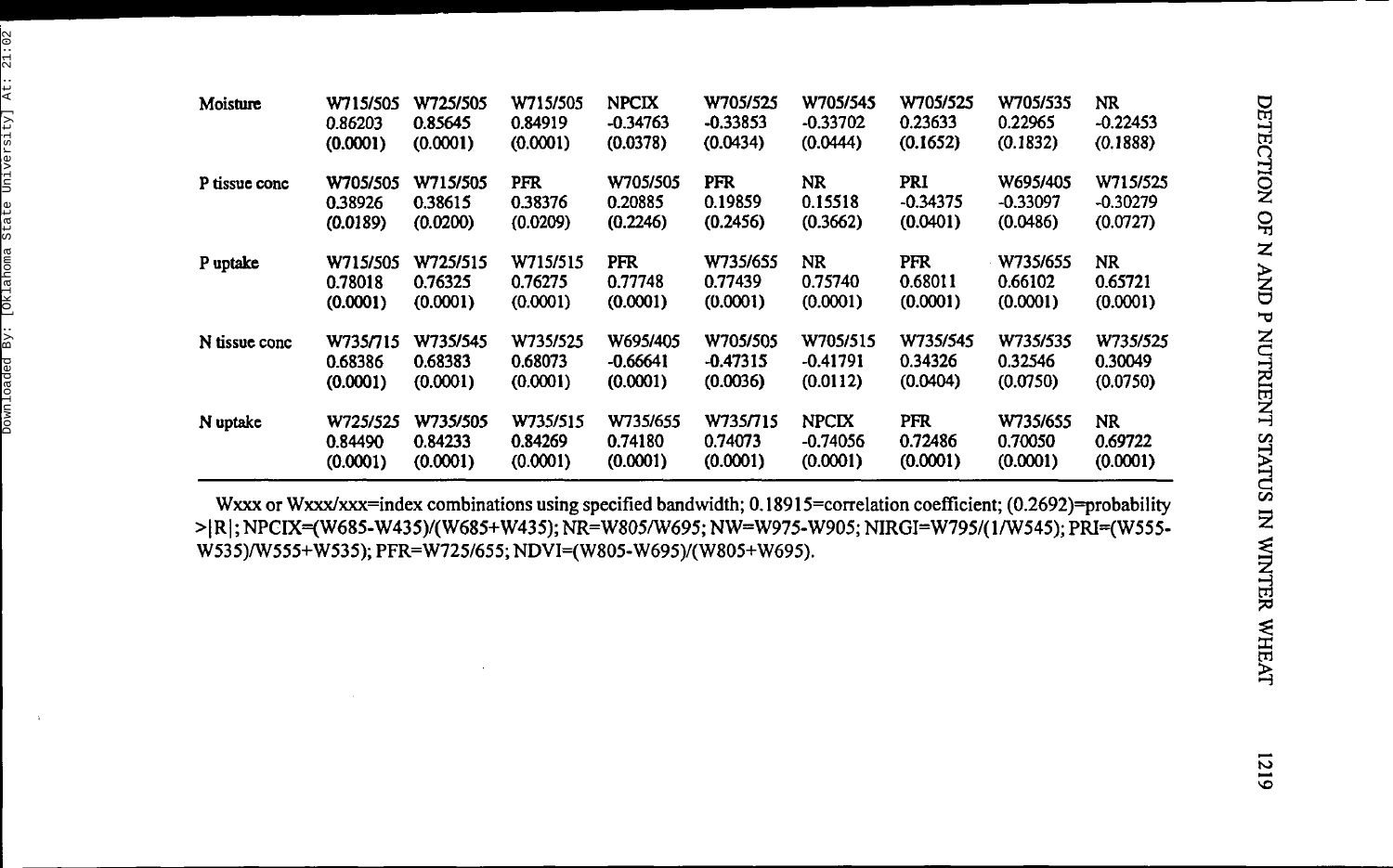| Dependent          |             | Tipton      |             |             | Perkins    |             |
|--------------------|-------------|-------------|-------------|-------------|------------|-------------|
| variables          | 1           | 2           | 3           |             | 2          | 3           |
|                    |             |             | Single-     |             |            |             |
| N rate             | <b>W795</b> | <b>W805</b> | W755        | W745        | W635       | <b>W625</b> |
|                    | 0.13138     | 0.13861     | 0.12595     | 0.58795     | $-0.50142$ | $-0.49548$  |
|                    | (0.1165)    | (0.0097)    | (0.0001)    | (0.0001)    | (0.0001)   | (0.0001)    |
| P rate             | <b>W805</b> | <b>W825</b> | W795        | W665        | W675       | <b>W655</b> |
|                    | 0.0336      | 0.03301     | 0.03306     | $-0.26892$  | -0.26221   | $-0.26585$  |
|                    | (0.6893)    | (0.6945)    | (0.6941)    | (0.0049)    | (0.0049)   | (0.0054)    |
| <b>Wet Biomass</b> | W575        | W585        | <b>W535</b> | <b>W685</b> | W675       | W665        |
|                    | $-0.45293$  | $-0.45255$  | $-0.45181$  | $-0.81457$  | $-0.81335$ | $-0.81013$  |
|                    | (0.0001)    | (0.0001)    | (0.0001)    | (0.0001)    | (0.0001)   | (0.0001)    |
| Dry biomass        | W435        | <b>W425</b> | <b>W655</b> | <b>W685</b> | W695       | W675        |
|                    | $-0.72607$  | $-0.72492$  | $-0.72489$  | $-0.68412$  | $-0.68352$ | $-0.68094$  |
|                    | (0.0001)    | (0.0001)    | (0.0001)    | (0.0001)    | (0.0001)   | (0.0001)    |
| Moisture           | W345        | W355        | W365        | <b>W375</b> | W1145      | W375        |
|                    | 0.80618     | 0.80535     | 0.8029      | $-0.7616$   | $-0.75754$ | $-0.75677$  |
|                    | (0.0001)    | (0.0001)    | (0.0001)    | (0.0001)    | (0.0001)   | (0.0001)    |
| P tissue conc.     | W355        | W365        | W375        | <b>W455</b> | W465       | <b>W485</b> |
|                    | $-0.34385$  | $-0.33865$  | $-0.33426$  | $-0.12349$  | $-0.12215$ | $-0.12206$  |
|                    | (0.0001)    | (0.0001)    | (0.0001)    | (0.2029)    | (0.2079)   | (0.2083)    |
| P uptake           | W665        | W675        | W655        | W745        | W635       | W645        |
|                    | $-0.71706$  | $-0.71562$  | $-0.71354$  | 0.50670     | $-0.49027$ | $-0.48797$  |
|                    | (0.0001)    | (0.0001)    | (0.0001)    | (0.0001)    | (0.0001)   | (0.0001)    |
| N tissue conc      | W1055       | W1045       | W1035       | W635        | W625       | W645        |
|                    | $-0.47274$  | $-0.47258$  | -0.47145    | $-0.30364$  | $-0.30293$ | $-0.30257$  |
|                    | (0.0001)    | (0.0001)    | (0.0001)    | (0.0014)    | (0.0014)   | (0.0015)    |
| N uptake           | W675        | <b>W685</b> | W695        | W635        | W625       | <b>W645</b> |
|                    | -0.69256    | $-0.69469$  | $-0.68925$  | $-0.48418$  | $-0.48184$ | $-0.47934$  |
|                    | (0.0001)    | (0.0001)    | (0.0001)    | (0.0001)    | (0.0001)   | (0.0001)    |

TABLE 6. Spectral radiance measurements, combination indices, and simple correlation coefficients from the three best models with N rate, P rate, biomass, moisture, P tissue concentration, P uptake, N tissue concentration , an d N uptake ove r growth stages , Tipto n an d Perkins , OK , 1997 .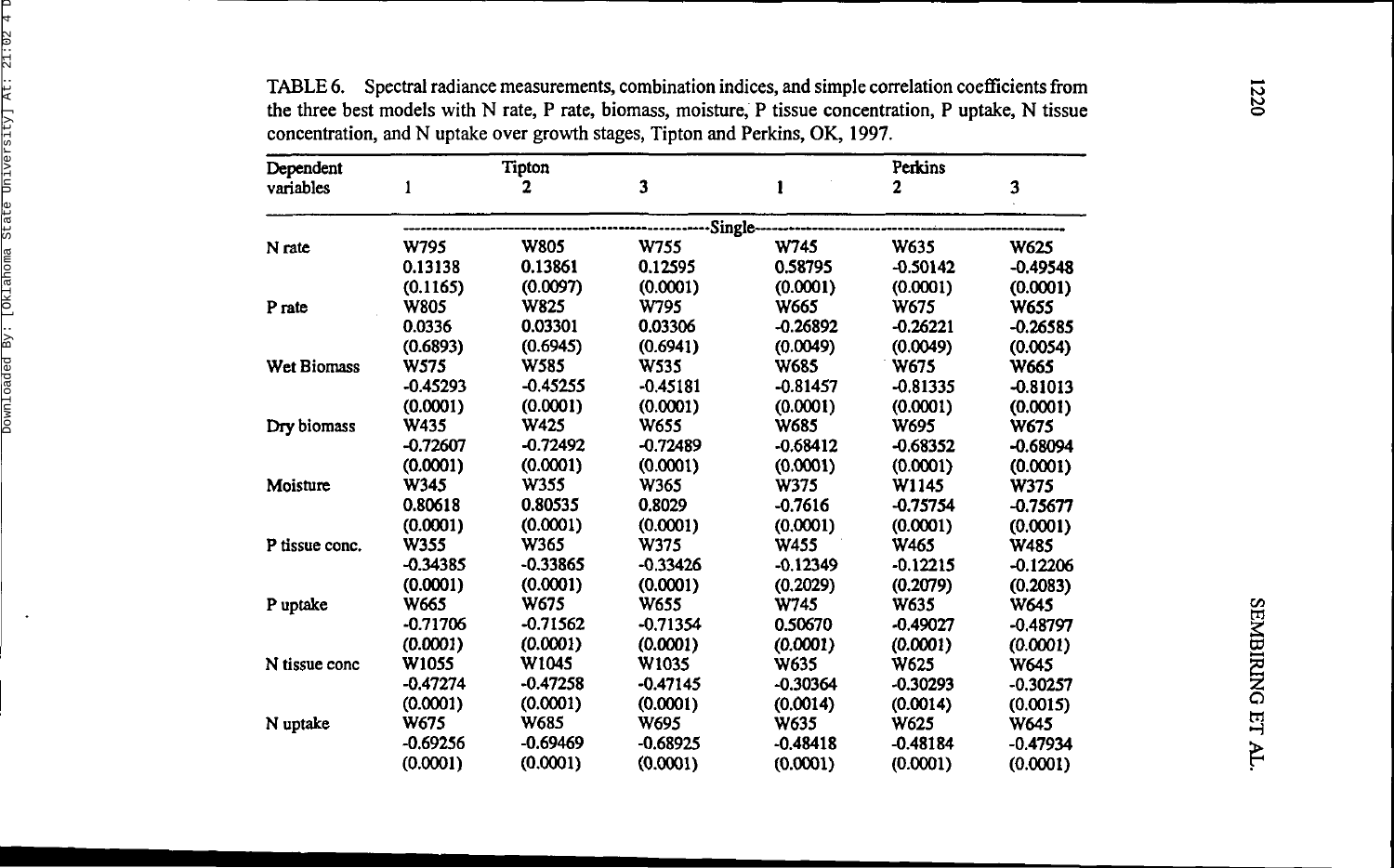|                    |            |            |            | -------Combination----------------- |              |             |
|--------------------|------------|------------|------------|-------------------------------------|--------------|-------------|
| N rate             | W805/415   | W735/515   | W725/505   | W725/525                            | W725/535     | W735/525    |
|                    | 0.34598    | 0.35469    | 0.32625    | 0.68502                             | 0.67856      | 0.6755      |
|                    | (0.0001)   | (0.0001)   | (0.0001)   | (0.0001)                            | (0.0001)     | (0.0001)    |
| P rate             | W735/655   | W735/665   | W695/405   | W705/535                            | W705/545     | W705/525    |
|                    | $-0.10762$ | $-0.10673$ | -0.08693   | $-0.34858$                          | $-0.34744$   | $-0.33181$  |
|                    | (0.1992)   | (0.2029)   | (0.3002)   | (0.0002)                            | (0.0002)     | (0.0005)    |
| <b>Wet Biomass</b> | W705/505   | W715/505   | W715/515   | W735/665                            | <b>NPCIX</b> | W735/655    |
|                    | 0.60158    | 0.58621    | 0.50834    | 0.91322                             | $-0.90999$   | 0.90104     |
|                    | (0.0001)   | (0.0001)   | (0.0001)   | (0.0001)                            | (0.0001)     | (0.0001)    |
| Dry biomass        | W705/515   | PRI        | W705/545   | <b>NPCIX</b>                        | W735/665     | W735/655    |
|                    | 0.68415    | 0.67914    | 0.66926    | $-0.84064$                          | 0.82017      | 0.80008     |
|                    | (0.0001)   | (0.0001)   | (0.0001)   | (0.0001)                            | (0.0001)     | (0.0001)    |
| Moisture           | W795/735   | W785/505   | W705/535   | W705/505                            | W715/505     | W715/515    |
|                    | 0.76862    | 0.70083    | $-0.66325$ | 0.63476                             | 0.63399      | 0.59326     |
|                    | (0.0001)   | (0.0001)   | (0.0001)   | (0.0001)                            | (0.0001)     | (0.0001)    |
| P tissue conc      | W785/505   | W795/735   | W725/715   | NR.                                 | PFR          | GR.         |
|                    | $-0.31502$ | $-0.31232$ | $-0.26799$ | 0.15075                             | 0.14934      | 0.14666     |
|                    | (0.0001)   | (0.0001)   | (0.0012)   | (0.1194)                            | (0.1229)     | (0.1299)    |
| P uptake           | W705/545   | W705/535   | W705/525   | PFR                                 | W735/655     | <b>NPCI</b> |
|                    | 0.67112    | 0.66387    | 0.66109    | 0.68156                             | 0.67936      | $-0.65864$  |
|                    | (0.0001)   | (0.0001)   | (0.0001)   | (0.0001)                            | (0.0001)     | (0.0001)    |
| N tissue conc      | W705/505   | W715/505   | W705/515   | W735/535                            | W725/545     | W735/715    |
|                    | $-0.60678$ | $-0.50821$ | $-0.49321$ | 0.42392                             | 0.41954      | 0.41768     |
|                    | (0.0001)   | (0.0001)   | (0.0001)   | (0.0001)                            | (0.0001)     | (0.0001)    |
| N uptake           | W795/735   | W705/545   | PRI        | PFR.                                | W735/655     | W735/715    |
|                    | $-0.6403$  | 0.60489    | 0.58325    | 0.68849                             | 0.68496      | 0.67037     |
|                    | (0.0001)   | (0.0001)   | (0.0001)   | (0.0001)                            | (0.0001)     | (0.0001)    |

Wxxx or Wxxx/xxx=index combinations using specified bandwidth; 0.18915=correlation coefficient; (0.2692)=probability>|R|; NPCIX=(W685-W435)/(W685+W435); NR=W805/W695;PRI=(W555-W535)/ W555+W535);PFR=W725/655;R=(W515+W525+W535+W545)/4 .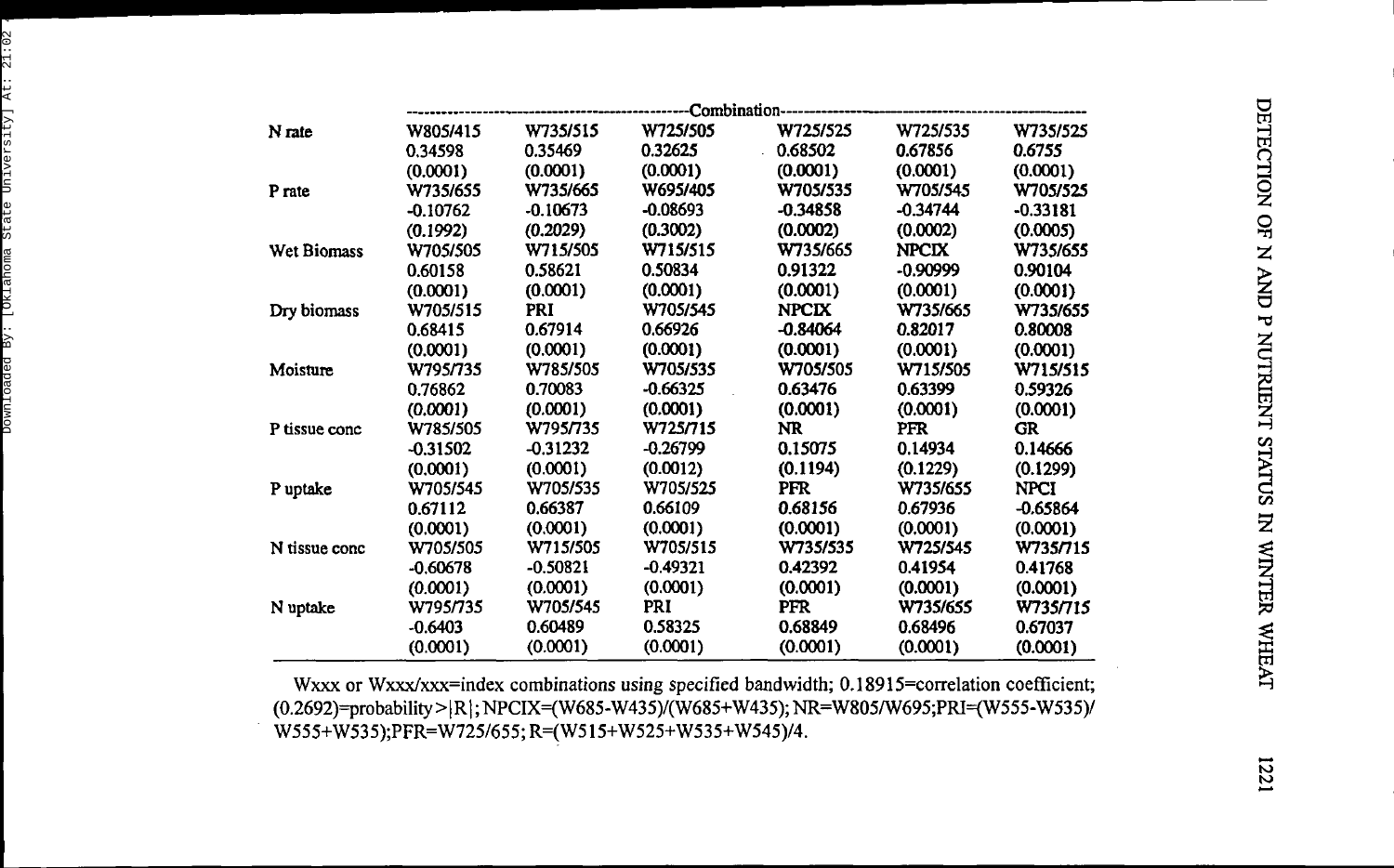TABLE 7. Analysis of variance for Red, LNIR, SNIR, LNDVI, SNDVI, LNR, and SNR in wheat forage at Feekes growth stages 5, 6, and 9, Tipton, OK, 1997.

| Source of<br>variation | df                     | Red   | <b>LNIR</b> | <b>SNIR</b>                                                 | <b>LNDVI</b>    | <b>SNDVI</b> | <b>LNR</b> | <b>SNR</b>            |
|------------------------|------------------------|-------|-------------|-------------------------------------------------------------|-----------------|--------------|------------|-----------------------|
|                        |                        |       |             | --------------------------Mean squares--------------------- |                 |              |            |                       |
| Rep                    | 2                      | ns    | ns          | ns                                                          | ns              | ns           | ns         | ns                    |
| N rate                 | 3                      | ***   | ns          | ns                                                          | ***             | ****         | ***        | ***                   |
| P rate                 | $\mathbf{z}$           | ns    | ns          | ns                                                          | ns              | ns           | ns         | <b>ns</b>             |
| <b>NxP</b>             | 6                      | ns    | ns          | ns                                                          | ns              | ns           | ns         | ns                    |
| Error (a)              | 22                     | 22732 | 17778       | 286612                                                      | 0.03            | 0.01         | 0.45       | 49.55                 |
| <b>GS</b>              | 2                      | ***   | ns          | ns                                                          | ***             | ***          | ***        | ***                   |
| <b>GSxN</b>            | 6                      | ***   | ns          | ns                                                          | ***             | ***          | ***        | $\clubsuit\spadesuit$ |
| <b>GSxP</b>            | 4                      | ns    | ns          | ns                                                          | ns              | ns           | ns         | ns                    |
| <b>GSxNxP</b>          | 12                     | ns    | ns          | ns                                                          | ns              | ns           | ns         | ns                    |
| Error $(b)$            | 48                     | 19003 | 13168       | 216721                                                      | 0.02            | 0.00         | 0.36       | 61.75                 |
| GS                     | N, kg.ha <sup>-1</sup> |       |             |                                                             | -Means--------- |              |            |                       |
| Feekes 5               | 0                      | 601   | 386         | 1609                                                        | $-0.24$         | 0.45         | 0.65       | 2.74                  |
|                        | 56                     | 637   | 446         | 1919                                                        | $-0.19$         | 0.49         | 0.72       | 3.11                  |
|                        | 112                    | 543   | 378         | 1647                                                        | $-0.21$         | 0.49         | 0.71       | 3.09                  |
|                        | 168                    | 547   | 387         | 1737                                                        | $-0.18$         | 0.52         | 0.74       | 3.35                  |
| Feekes 6               | 0                      | 449   | 382         | 1956                                                        | $-0.15$         | 0.62         | 0.84       | 4.42                  |
|                        | 56                     | 270   | 331         | 1896                                                        | 0.07            | 0.76         | 1.46       | 9.01                  |
|                        | 112                    | 116   | 291         | 1868                                                        | 0.29            | 0.88         | 2.78       | 25.47                 |
|                        | 168                    | 121   | 377         | 2154                                                        | 0.48            | 0.90         | 3.96       | 25.02                 |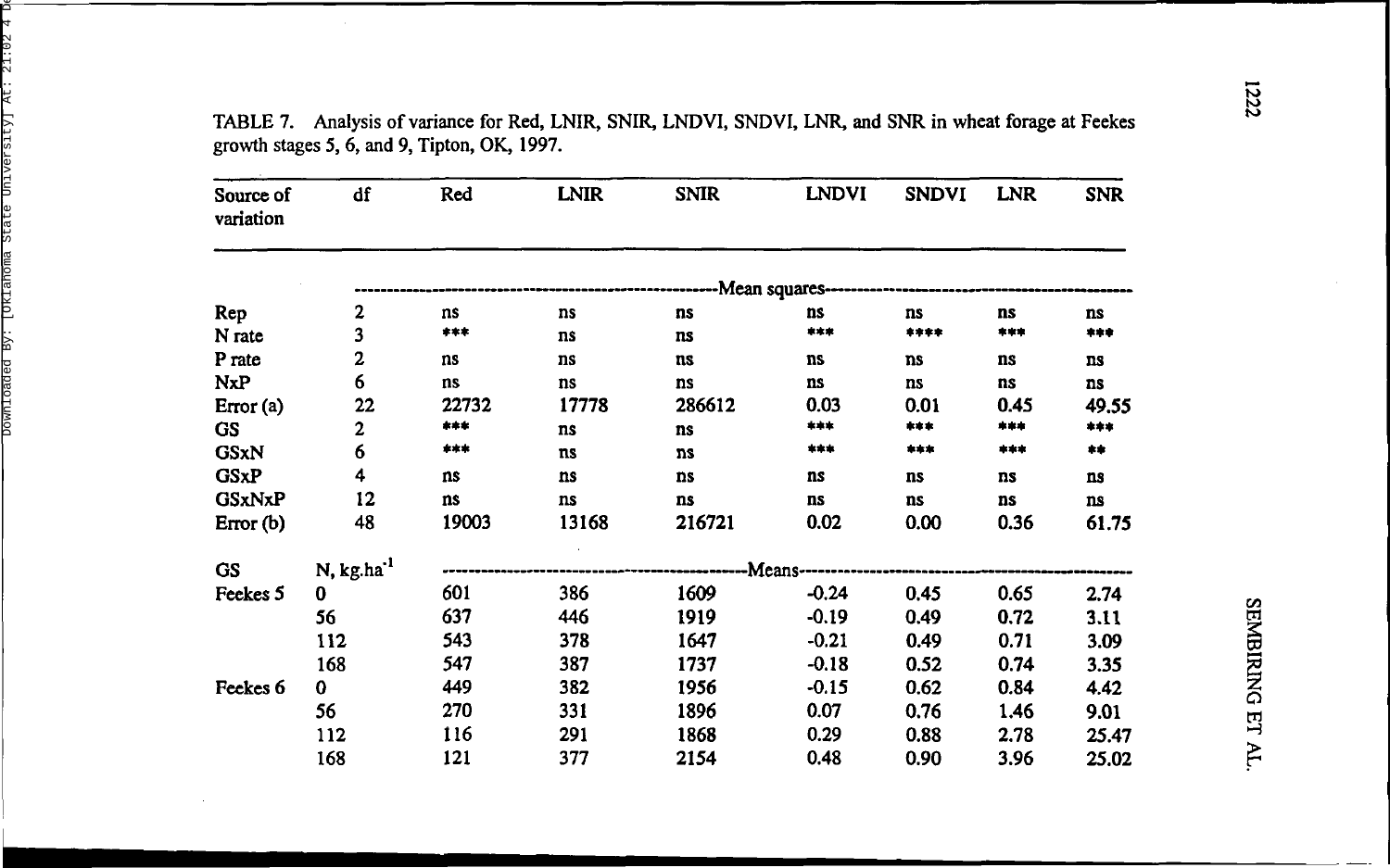| Feekes 9  | $\bf{0}$            | 971 | 509 | 2746 | $-0.31$ | 0.48 | 0.55 | 3.01  |
|-----------|---------------------|-----|-----|------|---------|------|------|-------|
|           | 56                  | 747 | 512 | 2827 | $-0.18$ | 0.58 | 0.72 | 4.07  |
|           | 112                 | 427 | 565 | 3202 | 0.14    | 0.76 | 1.40 | 8.10  |
|           | 168                 | 381 | 589 | 3434 | 0.20    | 0.80 | 1.65 | 9.64  |
|           | <b>SED</b>          | 65  | 54  | 219  | 0.06    | 0.03 | 0.28 | 3.70  |
| <b>GS</b> | Feekes              |     |     |      |         |      |      |       |
|           | 5                   | 582 | 399 | 1728 | $-0.21$ | 0.49 | 0.71 | 3.07  |
|           | 6                   | 239 | 345 | 1968 | 0.17    | 0.79 | 2.26 | 15.98 |
|           | 9                   | 631 | 544 | 3052 | $-0.04$ | 0.66 | 1.08 | 6.21  |
|           | <b>SED</b>          | 32  | 27  | 109  | 0.03    | 0.01 | 0.14 | 1.85  |
| P rate    | $P$ , kg.ha $^{-1}$ |     |     |      |         |      |      |       |
|           | $\bf{0}$            | 503 | 434 | 2281 | $-0.04$ | 0.63 | 1.31 | 7.73  |
|           | 14.5                | 444 | 421 | 2220 | 0.00    | 0.67 | 1.38 | 9.92  |
|           | 29                  | 504 | 433 | 2248 | $-0.04$ | 0.64 | 1.36 | 7.61  |
|           | <b>SED</b>          | 35  | 31  | 126  | 0.04    | 0.02 | 0.16 | 1.66  |

\*,\*\*,\*\*\*Significant at the 0.05, 0.01, and 0.001 probability levels, respectively.

GS=growth stage.

ns=not significant.

SED=standard error of the difference between two equally replicated means.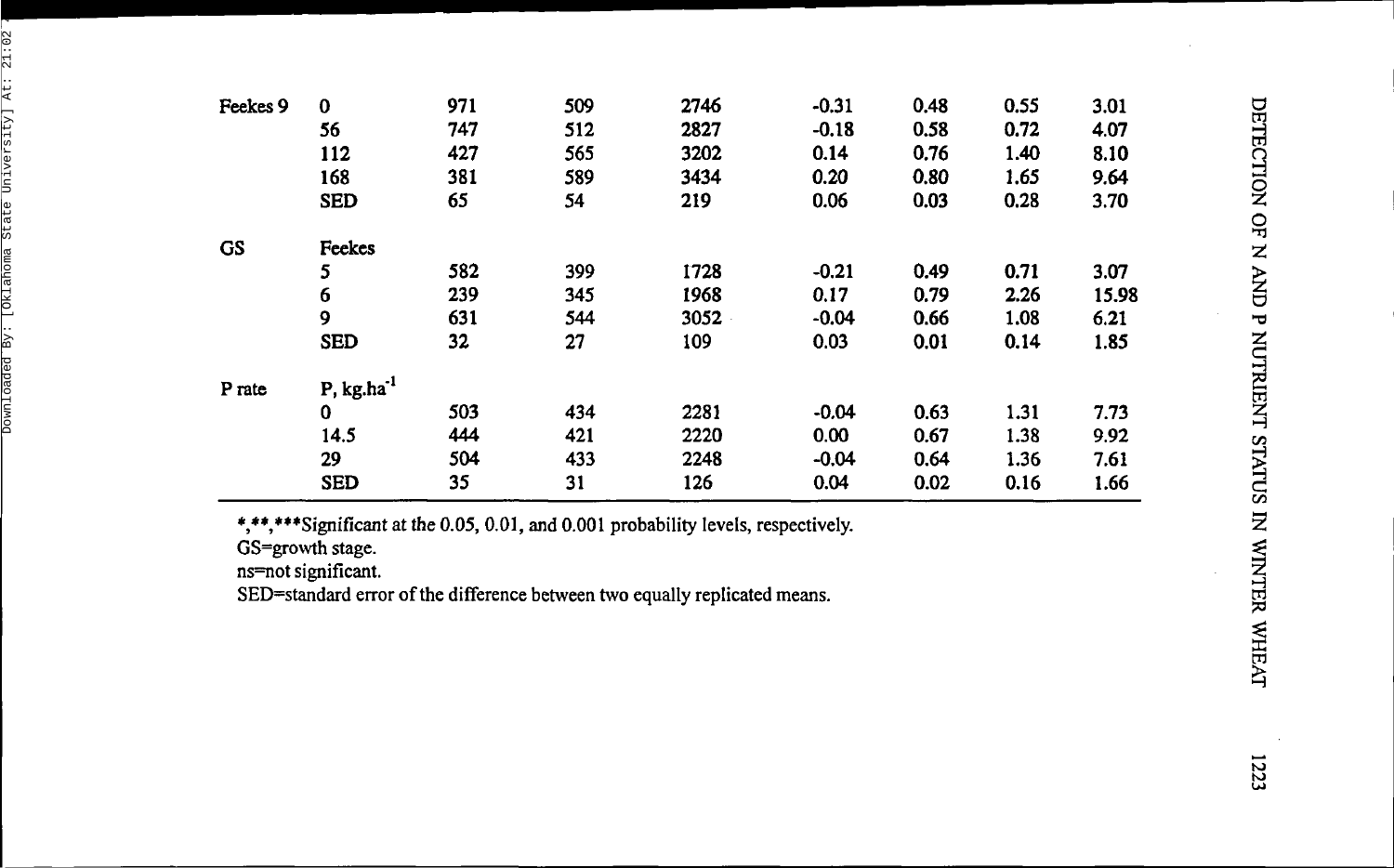TABLE 8. Analysis of variance for Red, LNIR, SNIR, LNDVI, SNDVI, LNR, and SNR in wheat forage at Feekes growth stages 4, 5, 6, and 9, Perkins, OK, 1997.

 $\sim$ 

| Source of<br>variation | df                     | Red   | <b>LNIR</b> | <b>SNIR</b>                                     | <b>LNDVI</b>   | <b>SNDVI</b> | <b>LNR</b> | <b>SNR</b> |
|------------------------|------------------------|-------|-------------|-------------------------------------------------|----------------|--------------|------------|------------|
|                        |                        |       |             | --------------Mean squares--------------------- |                |              |            |            |
| Rep                    | 2                      | *     | ns          | ns                                              | ns             | ns           | ns         | ns         |
| N rate                 | 3                      | ***   | ***         | ***                                             | $***$          | ****         | ***        | ***        |
| P rate                 | $\mathbf 2$            | $***$ | ns          | ns                                              | **             | **           | **         | $* *$      |
| NxP                    | 6                      | ns    | ns          | $\ddot{\phantom{1}}$                            | ns             | ns           | ns         | ns         |
| Error(a)               | 22                     | 28682 | 12915       | 448126                                          | 0.07           | 0.02         | 0.45       | 14.14      |
| GS.                    | 3                      | ***   | ***         | ***                                             | ***            | ***          | ***        | ***        |
| <b>GSxN</b>            | 9                      | $***$ | **          | **                                              | *              | ns           | ***        | ***        |
| <b>GSxP</b>            | 6                      | ns    | ns          | ns                                              | ns             | ns           | *          | *          |
| <b>GSxNxP</b>          | 18                     | ns    | ns          | ns                                              | $\star\star$   | ns           | ns         | ns         |
| Error(b)               | 71                     | 8563  | 3417        | 66813                                           | 0.01           | 0.00         | 0.09       | 2.85       |
| <b>GS</b>              | N, kg.ha <sup>-1</sup> |       |             |                                                 | -Means-------- |              |            |            |
| Feekes 4               | 0                      | 652   | 403         | 1938                                            | $-0.24$        | 0.50         | 0.63       | 3.04       |
|                        | 56                     | 492   | 437         | 2249                                            | $-0.05$        | 0.64         | 0.99       | 5.11       |
|                        | 112                    | 448   | 485         | 2481                                            | 0.05           | 0.69         | 1.18       | 6.07       |
|                        | 168                    | 437   | 500         | 2570                                            | 0.08           | 0.71         | 1.26       | 6.49       |
| Feekes 5               | 0                      | 502   | 193         | 1532                                            | $-0.47$        | 0.51         | 0.39       | 3.14       |
|                        | 56                     | 436   | 266         | 1880                                            | $-0.28$        | 0.61         | 0.62       | 4.48       |
|                        | 112                    | 345   | 316         | 2202                                            | $-0.08$        | 0.72         | 0.95       | 6.61       |
|                        | 168                    | 348   | 381         | 2515                                            | 0.02           | 0.74         | 1.18       | 7.87       |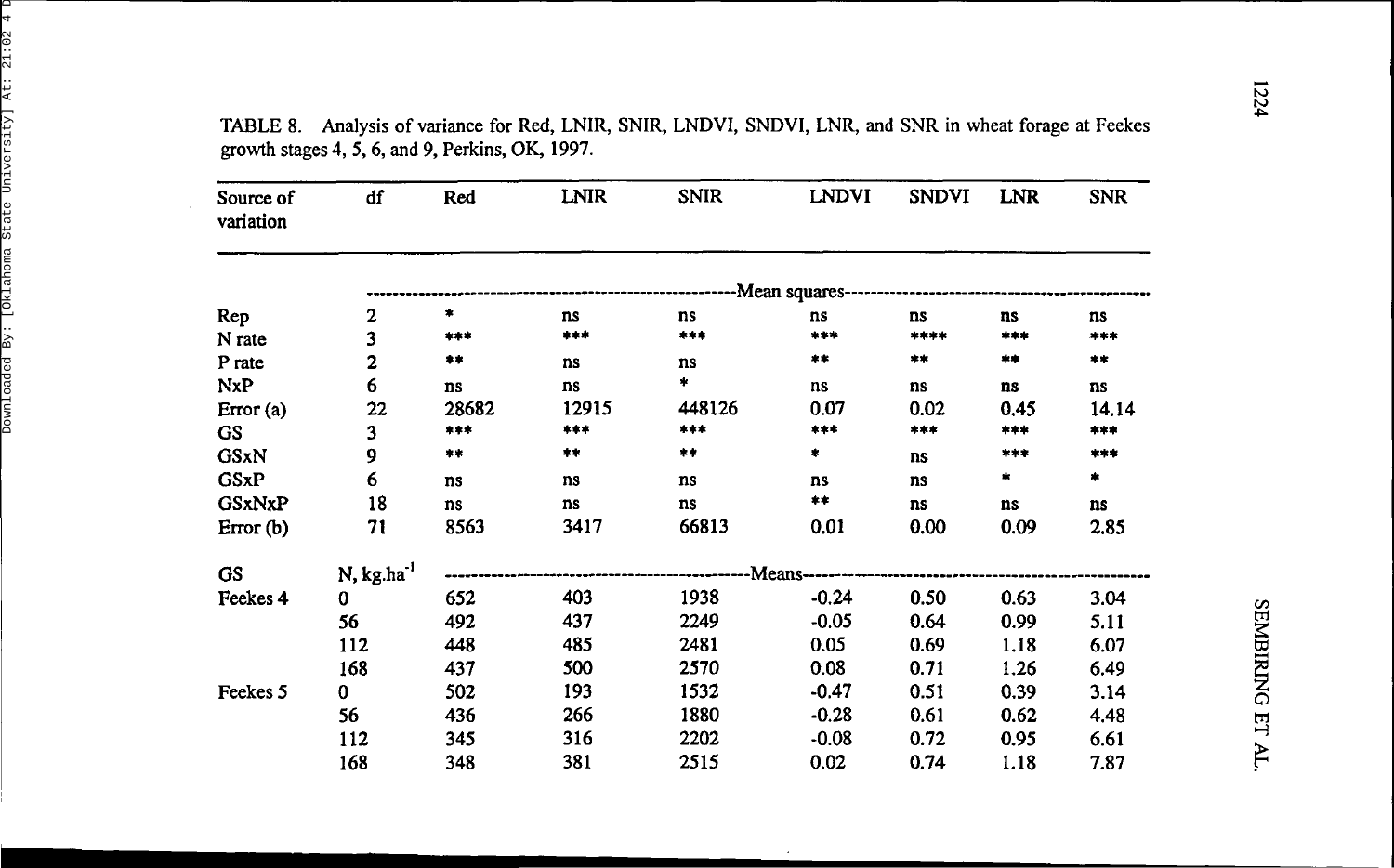| Feekes 6            | 0                      | 817 | 576 | 2795 | $-0.17$ | 0.55 | 0.73 | 3.56  |
|---------------------|------------------------|-----|-----|------|---------|------|------|-------|
|                     | 56                     | 588 | 648 | 3146 | 0.05    | 0.68 | 1.20 | 5.90  |
|                     | 112                    | 437 | 690 | 3604 | 0.23    | 0.78 | 1.88 | 9.95  |
|                     | 168                    | 409 | 724 | 3839 | 0.30    | 0.80 | 2.15 | 11.53 |
| Feekes <sub>7</sub> | 0                      | 552 | 446 | 2479 | $-0.09$ | 0.63 | 1.00 | 5.56  |
|                     | 56                     | 431 | 474 | 2774 | 0.03    | 0.73 | 1.16 | 6.87  |
|                     | 112                    | 291 | 594 | 3388 | 0.33    | 0.84 | 2.17 | 12.47 |
|                     | 168                    | 311 | 693 | 3859 | 0.38    | 0.84 | 2.52 | 14.06 |
|                     | <b>SED</b>             | 44  | 27  | 122  | 0.04    | 0.02 | 0.15 | 0.80  |
|                     | P, kg.ha <sup>-1</sup> |     |     |      |         |      |      |       |
| Feekes 4            | 0                      | 602 | 435 | 2195 | $-0.15$ | 0.57 | 0.79 | 4.03  |
|                     | 14.5                   | 491 | 468 | 2318 | $-0.01$ | 0.65 | 1.07 | 5.35  |
|                     | 29                     | 428 | 466 | 2417 | 0.05    | 0.69 | 1.18 | 6.15  |
| Feekes 5            | $\bf{0}$               | 458 | 279 | 1922 | $-0.28$ | 0.59 | 0.66 | 4.53  |
|                     | 56                     | 415 | 276 | 2004 | $-0.24$ | 0.64 | 0.72 | 5.21  |
|                     | 112                    | 349 | 311 | 2171 | $-0.10$ | 0.70 | 0.98 | 6.84  |
| Feekes 6            | $\bf{0}$               | 629 | 648 | 3199 | 0.03    | 0.66 | 1.29 | 6.48  |
|                     | 14.5                   | 594 | 651 | 3252 | 0.08    | 0.69 | 1.35 | 6.96  |
|                     | 29                     | 470 | 675 | 3566 | 0.20    | 0.76 | 1.80 | 9.60  |
| Feekes 7            | 0                      | 439 | 522 | 2855 | 0.08    | 0.72 | 1.38 | 7.63  |
|                     | 14.5                   | 420 | 523 | 3042 | 0.13    | 0.75 | 1.60 | 9.25  |
|                     | 29                     | 330 | 610 | 3480 | 0.29    | 0.81 | 2.16 | 12.34 |
|                     | <b>SED</b>             | 38  | 23  | 105  | 0.04    | 0.02 | 0.13 | 0.69  |

\*,\*\*,\*\*\*Significant at the 0.05, 0.01, and 0.001 probability levels, respectively.

GS=growth stage .

ns=not significant .

SED=standard error of the difference between two equally replicated means.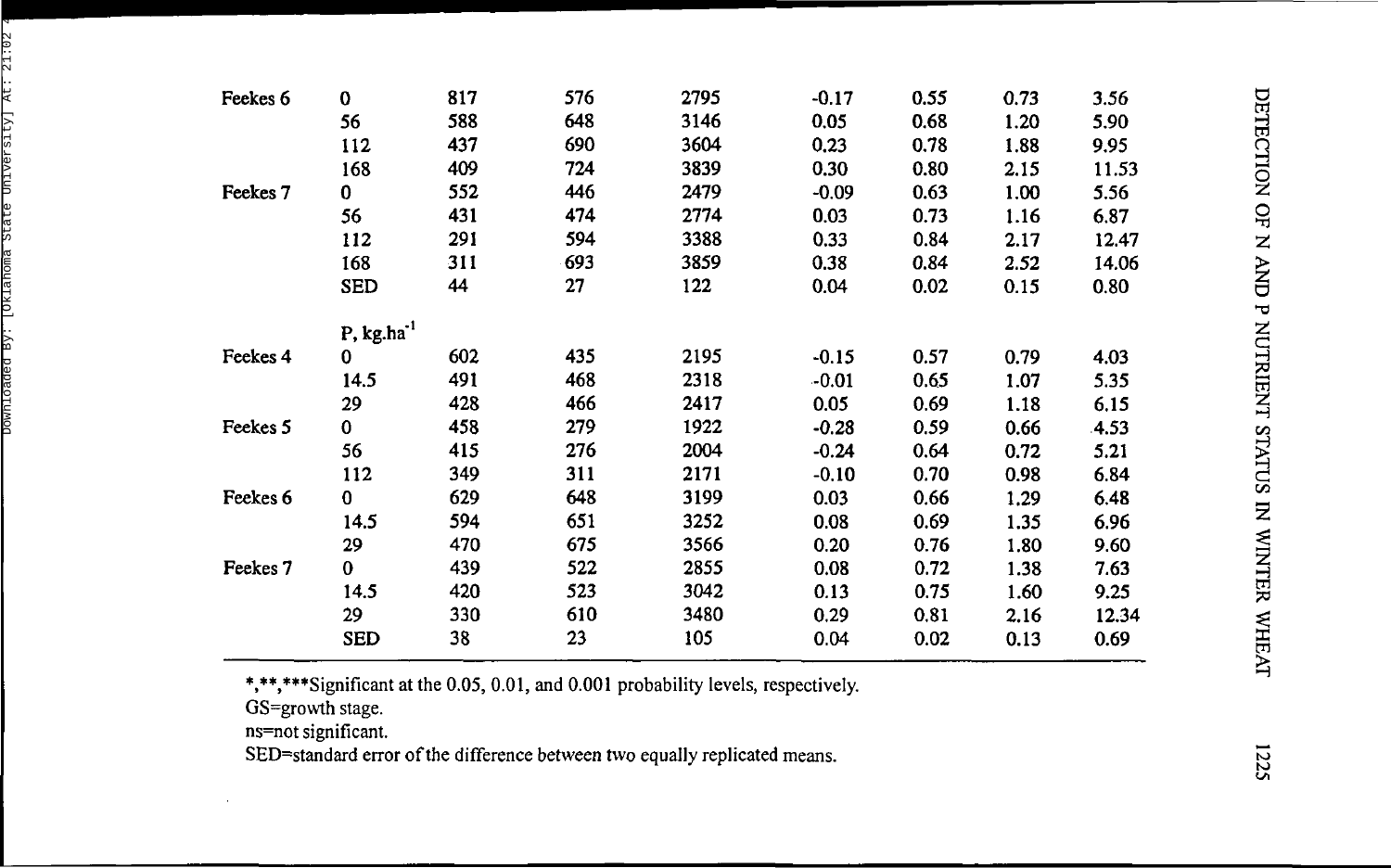later growth stages, none of these indices could predict P concentration (Tables 4 to 5). It may be that P deficiencies were not detected at later stages of growth due to increased root proliferation in profiles where subsoil P was greater.

At Tipton, P uptake could be predicted using W695/405 at Feekes growth stage 4 but this did not hold true at later growth stages. At Perkins, P uptake could be predicted using W715/505. Similarly, this index was not reliable at later growth stages. The same indices for predicting P uptake at Perkins were not always good at Tipton and visa versa. Similar to N uptake, correlation between P uptake and several of the spectral indices evaluated tended to increase with advancing stages of growth.

At Tipton, N concentration could not be reliably predicted at Feekes growth stage 4 but could be predicted at later growth stages. The same trend was observed at Perkins. However, indices were not consistently the same at Tipton and Perkins (Tables 4 to 5). It was interesting to note that W735/545 at Perkins and PFR at Tipton appeared at Feekes growth stages 5 and 6. In addition, W695/405 was also observed at both locations between Feekes growth stages 5 and 6.

At Tipton, N uptake could not be reliably predicted at Feekes growth stage 4 but could be predicted at later growth stages. This same trend was observed at Perkins. Although correlation increased with time, indices were not consistently the same at Tipton and Perkins (Tables 4 to 5). This indirectly suggests that beginning at Feekes 5, top-dress applications (based on growth) could be applied, given that a yield response was achieved using a highly correlated index with N uptake. In addition, W725/525 was highly correlated with N uptake at growth stages Feekes 4 and 9 at Tipton and at Feekes 5 at Perkins. Because of the similarities in numerator and denominator wavelength, the use of broad bands may need to be further evaluated.

#### **Spectrometer: Nitrogen Rate and Phosphorus Rate over Growth** Stages

Similar to the "by growth stage results," W725/525 (±20 nm for both the numerator and denominator) provided good prediction of N rate over growth stages. Using all data over growth stages, no index could be used to reliably predict P rate at Tipton, however, at Perkins P rate could be predicted using W705/535, W705/545, and W705/525 (Table 6). The inconsistency of this observation by growth stage limits the utility.

#### **Spectrometer: Wet Biomass, Dry Biomass, and Moisture over Growth Stages**

There were several indices that reliably predicted wet biomass including W705/ 505, W715/515, and W715/505 at Tipton and 735/665, NPCIX, and W735/655 at Perkins. Dry biomass could be predicted by W705/515 and NPCIX at Tipton and Perkins, respectively (Table 6). Using all data combined over growth stages, the highest correlation coefficient for predicting moisture was with W795/735 at Tipton and W705/505 for Perkins.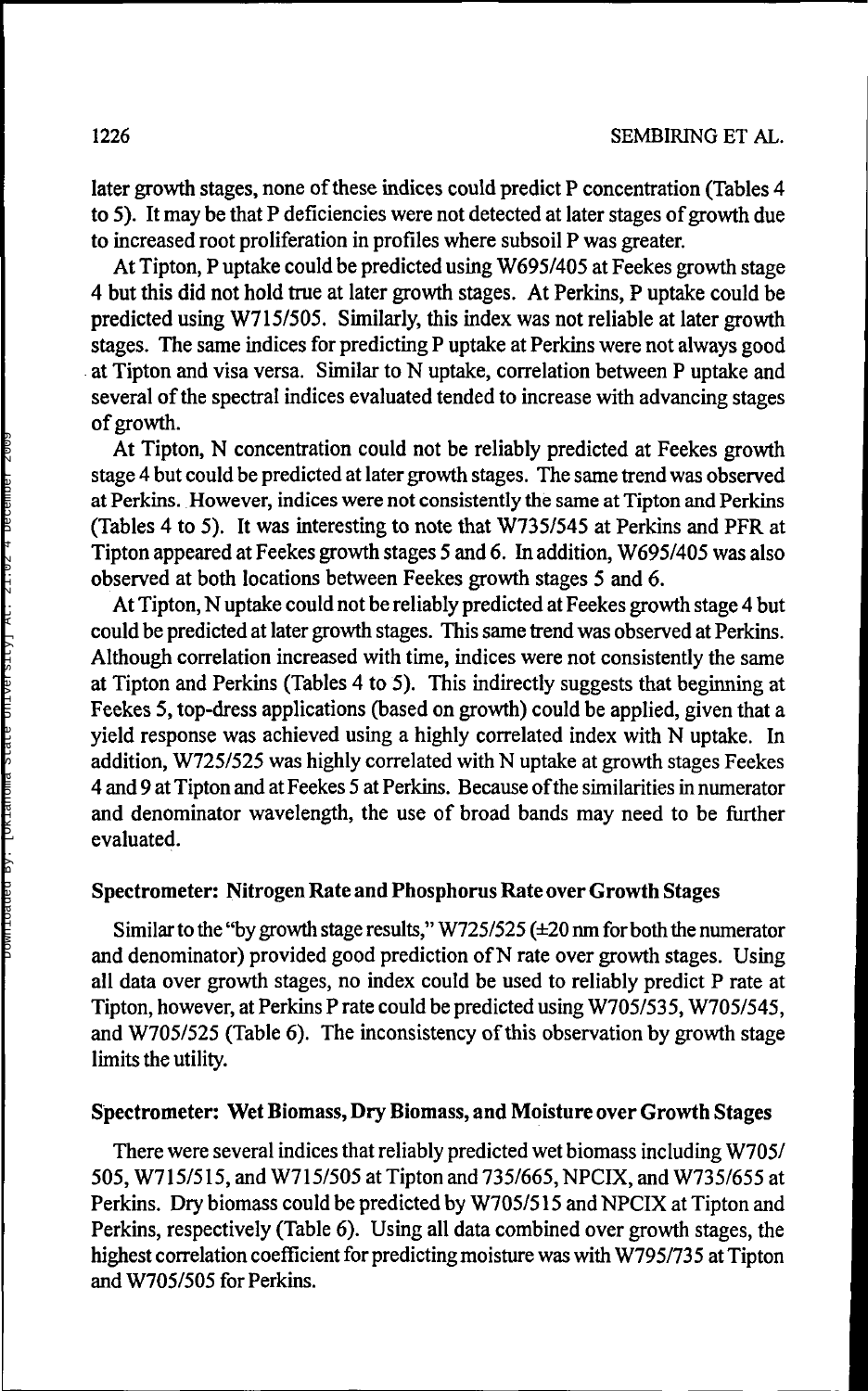# **Spectrometer: Phosphorus Tissue Concentration, Phosphorus Uptake, Nitrogen Tissue Concentration, and Nitrogen Uptake over Growth Stages**

Using all data combined over growth stages, the highest correlation for predicting P concentration and P uptake was achieved with W785/505 and W705/545 at Tipton and NR and PFR at Perkins (Table 6).

The highest correlation for predicting N concentration was W705/505 at Tipton and W735/535 at Perkins. Nitrogen uptake was highly correlated with W795/735 and PFR at Tipton and Perkins, respectively.

## **Photodiode Sensors versus Agronomic Variables**

Analysis of variance and associated means from spectral properties determined at various growth stages are reported in Tables 7 and 8 for Tipton and Perkins, respectively. Wet biomass was highly correlated with NDVI (LNDVI and SNDVI) at all growth stages at both locations. Correlation coefficients from linear regression with wet biomass ranged from 0.56 to 0.93 for SNDVI, 0.64 to 0.95 for LNDVI, 0.44 to 0.97 for LNR, and 0.58 to 0.97 for SNR (data not reported). Similarly, these same indices were highly correlated with dry biomass. Moisture tended to be less correlated with these same indices.

Combined over growth stage, tissue P concentration could not be reliably predicted with an index. However, P concentration could be predicted at Perkins at Feekes growth stages 4 and 5 using NDVI and NR. In addition, red was also a reliable predictor at earlier growth stages compared to later. Phosphorus uptake could be predicted using NDVI and NR at various stages of growth.

At Perkins and Tipton, N concentration was highly correlated with several of the indices evaluated, however, consistency over time was not observed. NDVI and NR were consistently correlated with N uptake over growth stages and locations. This suggests that using N uptake is better than just using tissue N concentration. Similar to results from spectrometer readings, combinations of wavelengths within indices provided superior correlation with dependent agronomic variables compared to single wavelengths.

## **Grain Yield** versus **Spectral** Indices

Analysis of variance and associated means for grain yield, grain N, grain N uptake, grain P, and grain P uptake at Tipton and Perkins are reported in Table 9. It was found that only grain N and grain N uptake were affected by N rate. Grain N levels increasing with increasing N applied at both sites, even though no yield response was detected. Grain yield levels were low at both sites (late frost at Tipton and Perkins).

Correlation of grain yield, grain N, grain N uptake, grain P, and grain P uptake with spectral indices is reported in Table 10. It was interesting to note that grain N uptake was highly correlated with SNDVI, SNR, and LNR at Feekes stage 5 at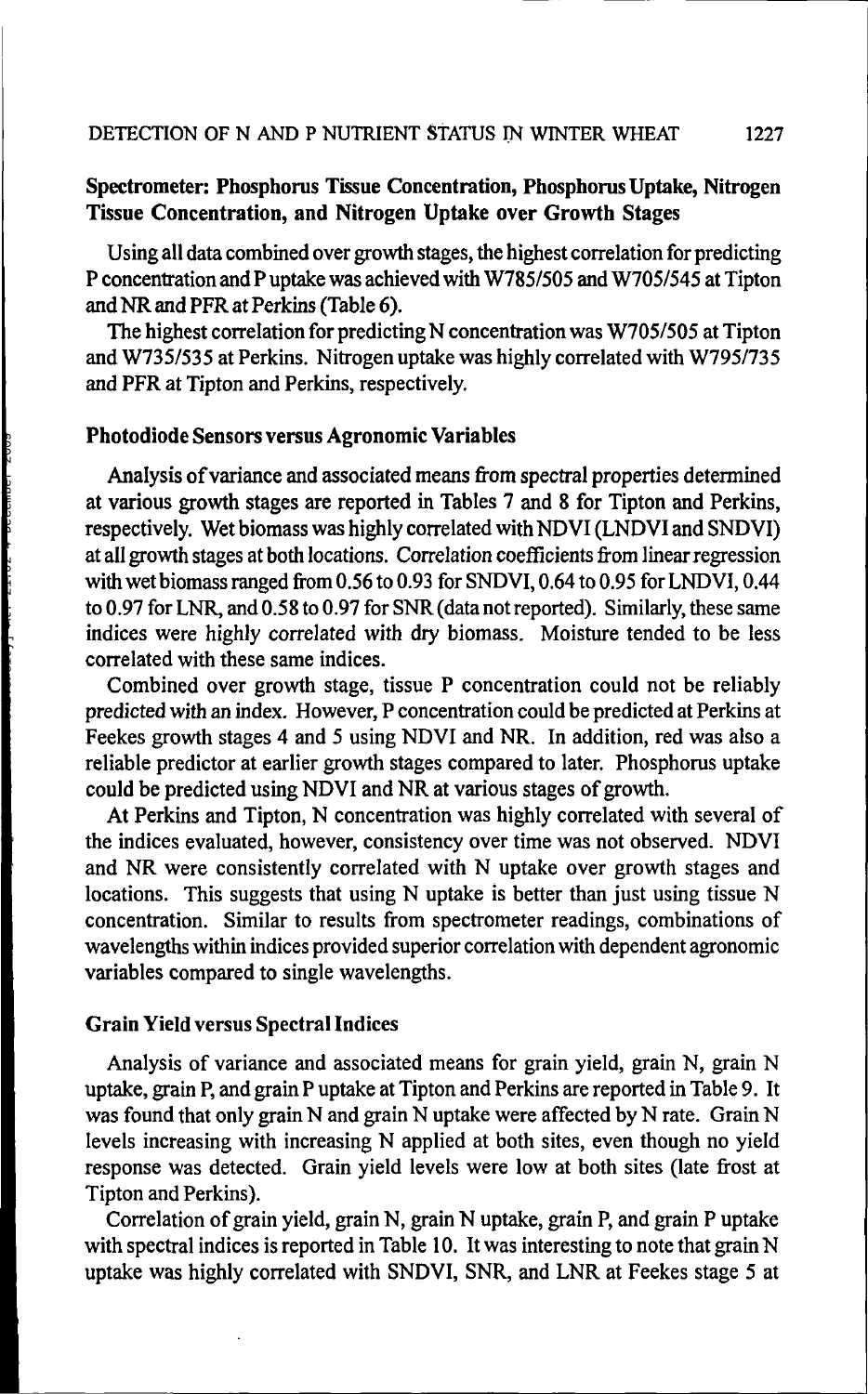| Source of              | df                      | Grain               | Grain N | Grain N        | Grain P             | Grain P      |  |
|------------------------|-------------------------|---------------------|---------|----------------|---------------------|--------------|--|
| variation              |                         | yield               |         | uptake         |                     | uptake       |  |
| Tipton                 |                         |                     |         | -Mean squares- |                     |              |  |
| Rep                    | 2                       | ns                  | ns      | ns             | ns                  | ns           |  |
| N rate                 | 3                       | ns                  | $***$   | ns             | ns                  | ns           |  |
| P rate                 | $\overline{\mathbf{2}}$ | ns                  | ns      | ns             | ns                  | ns           |  |
| NxP                    | 6                       | ns                  | ns      | ns             | ns                  | ns           |  |
| N lin                  |                         | ns                  | ***     | ₩.             | ns                  | ns           |  |
| N quad                 |                         | <b>ns</b>           | ۰       | ns             | ns                  | ns           |  |
| P lin                  |                         | ns                  | ns      | ns             | ns                  | ns           |  |
| P quad                 |                         | ns                  | ns      | ns             | ns                  | ns           |  |
| Error                  | 22                      | 9339                | 1.6     | 8.4            | 872862              | 0.3          |  |
| CV, %                  |                         | 18                  | 4       | 19             | 20                  | 23           |  |
|                        |                         |                     |         | Means-         |                     |              |  |
| N, kg.ha <sup>-1</sup> |                         | kg.ha <sup>-1</sup> | g.kg'   | $kg.ha^{-1}$   | mg.kg <sup>-1</sup> | $kg.ha^{-1}$ |  |
| 0                      |                         | 482                 | 27.9    | 13.4           | 4453                | 2.1          |  |
| 56                     |                         | 519                 | 27.8    | 14.4           | 4803                | 2.5          |  |
| 112                    |                         | 530                 | 28.8    | 15.3           | 4895                | 2.6          |  |
| 168                    |                         | 548                 | 30.5    | 16.8           | 4087                | 2.2          |  |
| <b>SED</b>             |                         | 45                  | 0.6     | 1.37           | 440                 | 0.3          |  |
| $P, kg.ha^{-1}$        |                         |                     |         |                |                     |              |  |
| $\mathbf 0$            |                         | 495                 | 28.9    | 14.4           | 4682                | 2.3          |  |
| 14.5                   |                         | 530                 | 28.9    | 15.3           | 4441                | 2.3          |  |
| 29                     |                         | 534                 | 28.4    | 15.2           | 4556                | 2.3          |  |
| <b>SED</b>             |                         | 39                  | 0.5     | 1.2            | 381                 | 0.2          |  |

TABLE 9. Analysis of variance for grain, grain N, grain N uptake, grain P, grain P uptake, Tipton and Perkins, OK, 1997 .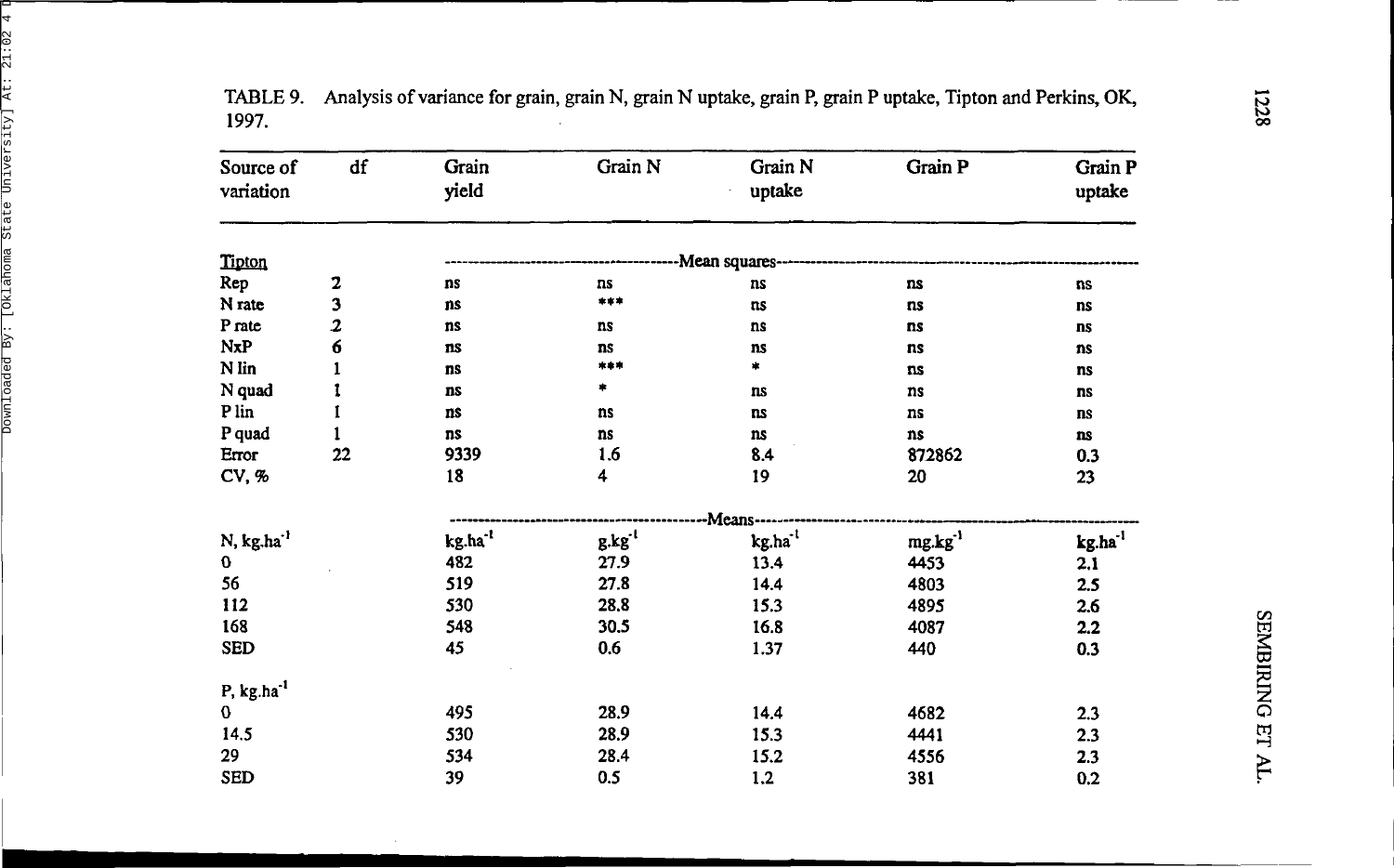| ۰,<br>Perkins          |                            | Mean squares----    |        |              |              |                        |  |  |
|------------------------|----------------------------|---------------------|--------|--------------|--------------|------------------------|--|--|
| Rep                    | 2                          | ns                  | ns     | ns           | ns           | ns                     |  |  |
| N rate                 | 3                          | ns                  | ***    | ns           | ns           | ns                     |  |  |
| P rate                 | 2                          | <b>ns</b>           | ns     | ns           | ns           | $\mathbf{n}\mathbf{s}$ |  |  |
| <b>NxP</b>             | 6                          | ns                  | ns     | ns           | ns           | ns                     |  |  |
| N lin                  |                            | ns                  | ***    | ns           | ns           | ns                     |  |  |
| N quad                 |                            | <b>ns</b>           | ns     | ns           | ns           | ns                     |  |  |
| P lin                  |                            | ns                  | ns     | ns           | ns           | ns                     |  |  |
| P quad                 | 1                          | ns                  | ns     | ns           | $\bullet$    | ns                     |  |  |
| Error                  | 22                         | 24378               | 4.5    | 26.4         | 241857       | 0.9                    |  |  |
| CV, %                  |                            | 20                  | 7      | 23           | 12           | 30                     |  |  |
|                        |                            |                     |        | Means---     |              |                        |  |  |
| N, kg.ha <sup>-1</sup> |                            | kg.ha <sup>-1</sup> | mg.kg' | $kg.ha^{-1}$ | $mg.kg^{-1}$ | kg.ha <sup>-1</sup>    |  |  |
| $\mathbf 0$            |                            | 828                 | 26.6   | 22.1         | 4136         | 3.4                    |  |  |
| 56                     |                            | 721                 | 27.5   | 19.7         | 4069         | 3.0                    |  |  |
| 112                    |                            | 789                 | 29.3   | 23.2         | 3901         | 3.1                    |  |  |
| 168                    |                            | 786                 | 31.2   | 24.4         | 4094         | 3.3                    |  |  |
| <b>SED</b>             |                            | 74                  | 1.0    | 2.4          | 232          | 0.4                    |  |  |
|                        | Prate, kg.ha <sup>-1</sup> |                     |        |              |              |                        |  |  |
| $\bf{0}$               |                            | 772                 | 29.5   | 22.6         | 3808         | 3.0                    |  |  |
| 14.5                   |                            | 795                 | 28.5   | 22.7         | 4311         | 3.4                    |  |  |
| 29                     |                            | 777                 | 27.9   | 21.7         | 4032         | 3.1                    |  |  |
| <b>SED</b>             |                            | 64                  | 0.9    | 2.1          | 201          | 0.4                    |  |  |

\*,\*\*,\*\*\*Significant at the 0.05, 0.01, and 0.001 probability levels, respectively.

ns=not significant.

SED=standard error of the difference between two equally replicated means.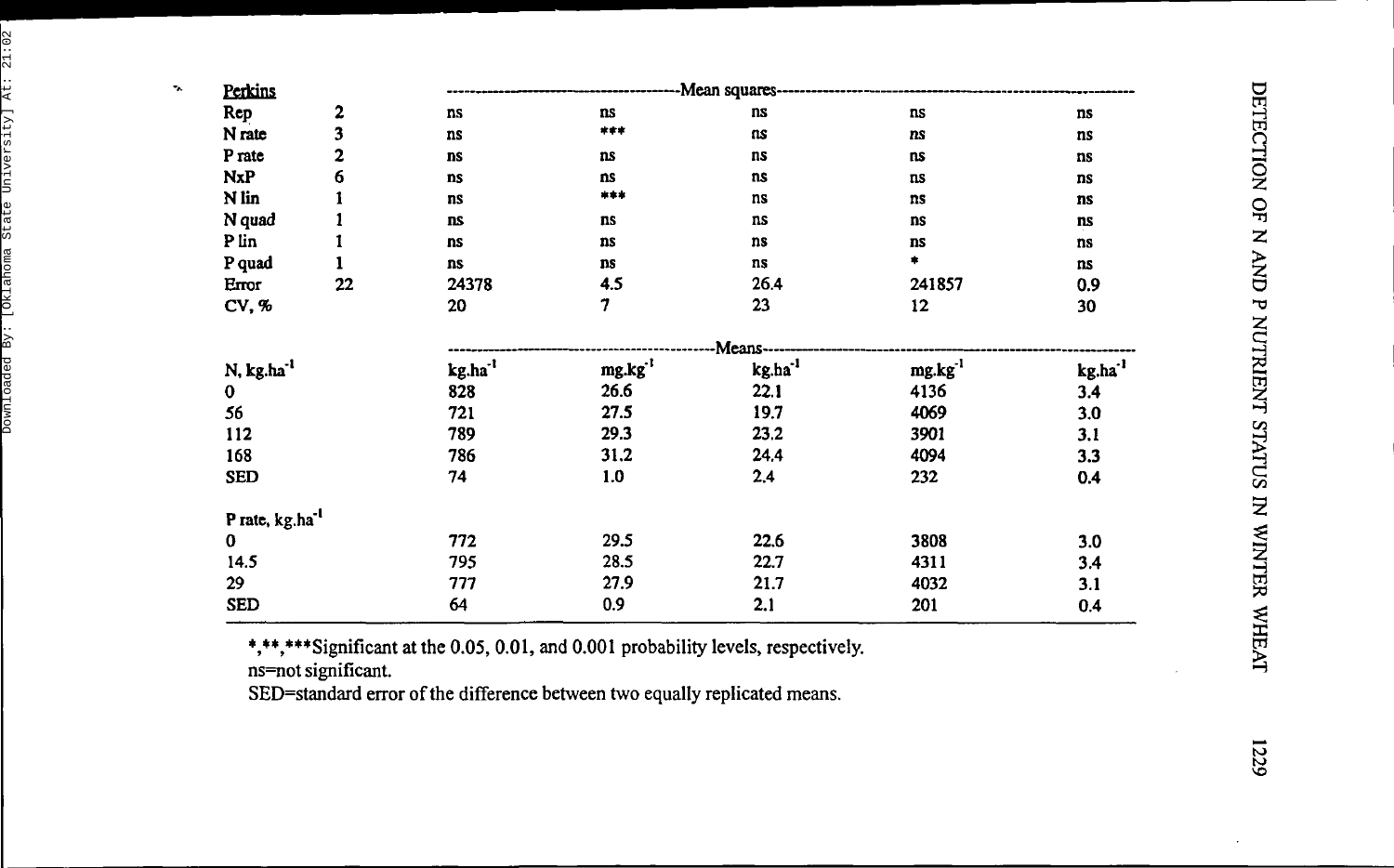| Dependent<br>variables | GS       | Red                   | <b>LNIR</b>           | <b>SNIR</b>           | <b>LNDVI</b>       | <b>SNDVI</b>          | <b>LNR</b>           | <b>SNR</b>            |
|------------------------|----------|-----------------------|-----------------------|-----------------------|--------------------|-----------------------|----------------------|-----------------------|
|                        |          |                       |                       | -Tipton--             |                    |                       |                      |                       |
| Grain yield            | Feekes 5 | $-0.26ns$             | $-0.09$ <sup>ns</sup> | 0.02 <sup>ns</sup>    | $0.12^{ns}$        | 0.27 <sup>ns</sup>    | 0.13 <sup>ns</sup>   | 0.27 <sup>ns</sup>    |
|                        | Feekes 6 | $-0.38*$              | $-0.44*$              | $-0.39*$              | 0.19 <sup>ns</sup> | 0.30 <sup>ns</sup>    | $0.34*$              | $0.36*$               |
|                        | Feekes 9 | $-0.23ns$             | 0.08 <sup>ns</sup>    | $0.19^{n}$            | 0.19 <sup>ns</sup> | 0.23 <sup>ns</sup>    | 0.18 <sup>ns</sup>   | 0.17 <sup>ns</sup>    |
| Grain N                | Feekes 5 | $-0.16^{ns}$          | $-0.16^{ns}$          | $-0.07ns$             | $-0.07ns$          | 0.12 <sup>ns</sup>    | 0.05 <sup>ns</sup>   | $0.14^{n s}$          |
|                        | Feekes 6 | $-0.53^{18}$          | $-0.19^{m}$           | $-0.11$ <sup>ms</sup> | $0.41*$            | $0.51***$             | $0.54***$            | $0.39*$               |
|                        | Feekes 9 | $-0.56***$            | $0.37*$               | $0.53***$             | $0.62***$          | $0.59***$             | $0.62***$            | $0.61***$             |
| Grain N uptake         | Feekes 5 | $-0.26ns$             | $-0.09ns$             | 0.02 <sup>ns</sup>    | $0.12^{ns}$        | 0.27 <sup>ns</sup>    | $0.14^{m}$           | 0.29 <sup>nd</sup>    |
|                        | Feekes 6 | $-0.50**$             | $-0.46**$             | $-0.39*$              | 0.29 <sup>ns</sup> | $0.42*$               | $0.47**$             | $0.46**$              |
|                        | Feekes 9 | $-0.37*$              | 0.18 <sup>ns</sup>    | $0.32*$               | $0.35*$            | $0.38*$               | $0.34*$              | $0.33*$               |
| <b>Grain P</b>         | Feekes 5 | $-0.06ns$             | 0.03 <sup>ns</sup>    | $-0.02^{n s}$         | 0.09 <sup>ns</sup> | 0.03 <sup>ns</sup>    | $0.13^{m}$           | 0.07 <sup>ns</sup>    |
|                        | Feekes 6 | $0.02^{ns}$           | $-0.02$ <sup>ns</sup> | $-0.07ns$             | $-0.02ns$          | $-0.01$ <sup>ns</sup> | $-0.04^{ns}$         | $-0.02$ <sup>ns</sup> |
|                        | Feekes 9 | 0.08 <sup>ns</sup>    | 0.28 <sup>ns</sup>    | $0.19^{3}$            | 0.04 <sup>ns</sup> | $-0.03$ <sup>ns</sup> | 0.07 <sup>ns</sup>   | 0.07 <sup>ns</sup>    |
| Grain P uptake         | Feekes 5 | $-0.25ns$             | 0.00 <sup>ns</sup>    | 0.02 <sup>ns</sup>    | $0.22^{ns}$        | 0.25 <sup>ns</sup>    | 0.26 <sup>ns</sup>   | 0.28 <sup>ns</sup>    |
|                        | Feekes 6 | $-0.23$ <sup>ns</sup> | $-0.29$ <sup>ns</sup> | $-0.33*$              | 0.11 <sup>ns</sup> | 0.19 <sup>ns</sup>    | $0.18$ <sup>ns</sup> | 0.23 <sup>ns</sup>    |
|                        | Feekes 9 | $-0.08ns$             | 0.38 <sup>ns</sup>    | 0.36 <sup>ns</sup>    | $0.20^{13}$        | 0.15 <sup>ns</sup>    | $0.23^{ns}$          | 0.20 <sup>ns</sup>    |

TABLE 10. Spectral radiance measurements, combination indices, and simple correlation with grain yield, grain N, **grain N uptake , grain P, grain P uptake ove r growth stages , Tipto n and Perkins , OK, 1997 .**

 $\sim$ 

 $\cdot$ 

 $\sim$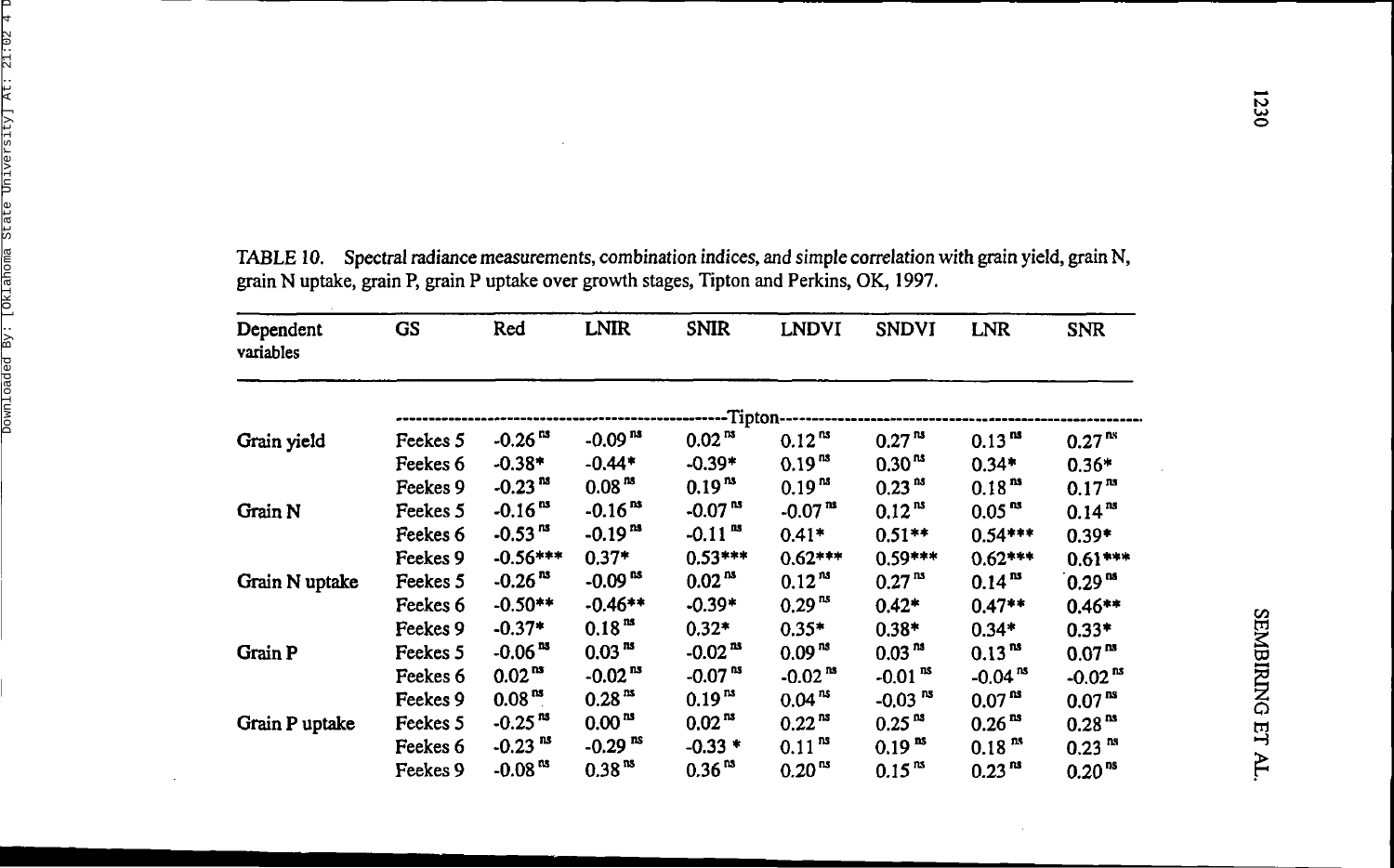|                |          |              |                    |                    | -------Perkins----- |                    |                    |                    |
|----------------|----------|--------------|--------------------|--------------------|---------------------|--------------------|--------------------|--------------------|
| Grain yield    | Feekes 4 | $-0.23^{ns}$ | $0.28^{ns}$        | $0.32^{ns}$        | 0.26 <sup>ns</sup>  | $0.27^{ns}$        | $0.24^{ns}$        | $0.25^{ns}$        |
|                | Feekes 5 | $0.12^{ns}$  | $0.50*$            | $0.48*$            | $0.35^{ns}$         | $0.26^{n s}$       | $0.31^{ns}$        | $0.23^{ns}$        |
|                | Feekes 6 | $-0.26^{ns}$ | $0.16^{ns}$        | $0.15^{ns}$        | $0.24^{ns}$         | 0.21 <sup>ns</sup> | $0.28^{ns}$        | 0.26 <sup>ns</sup> |
|                | Feekes 7 | $-0.31^{ns}$ | $0.04^{ns}$        | $0.13^{ns}$        | $0.20^{n s}$        | $0.24^{ns}$        | $0.22^{ns}$        | $0.25^{ns}$        |
| Grain N        | Feekes 4 | $-0.08ns$    | $0.06^{ns}$        | $0.12^{ns}$        | $0.09^{ns}$         | $0.12^{ns}$        | 0.09 <sup>ns</sup> | $0.10^{n}$         |
|                | Feekes 5 | $-0.38*$     | $0.13^{ns}$        | 0.20 <sup>ns</sup> | $0.23^{ns}$         | $0.31^{ns}$        | 0.27 <sup>ns</sup> | $0.32^{ns}$        |
|                | Feekes 6 | $-0.19^{ns}$ | $0.36*$            | $0.39*$            | $0.25^{ns}$         | 0.26 <sup>ns</sup> | $0.25^{ns}$        | $0.25^{n}$         |
|                | Feekes 7 | $-0.29^{ns}$ | $-0.50^{ns}$       | $0.42^{ns}$        | $0.42*$             | $0.33*$            | $0.42*$            | $0.40*$            |
| Grain N uptake | Feekes 4 | $-0.28ns$    | $0.31^{ns}$        | $0.37^{n}$         | $0.30^{ns}$         | $0.33^{ns}$        | $0.30^{ns}$        | $0.30^{m}$         |
|                | Feekes 5 | $-0.09$ ns   | $0.55***$          | $0.56***$          | $0.45**$            | $0.42*$            | $0.44**$           | $0.39*$            |
|                | Feekes 6 | $-0.36*$     | $0.35*$            | $0.35*$            | $0.37*$             | $0.34*$            | $0.41*$            | $0.39*$            |
|                | Feekes 7 | $-0.44**$    | 0.28 <sub>ns</sub> | $0.34*$            | $0.40*$             | $0.41*$            | $0.42*$            | $0.44**$           |
| Grain P        | Feekes 4 | $-0.23^{ns}$ | $0.41*$            | $0.41*$            | $0.32^{ns}$         | $0.31^{ns}$        | $0.32^{ns}$        | $0.32^{ns}$        |
|                | Feekes 5 | $0.23^{ns}$  | $0.38*$            | $0.37*$            | $0.21^{ns}$         | $0.12^{ns}$        | $0.18^{ns}$        | $0.11^{ns}$        |
|                | Feekes 6 | $-0.23^{ns}$ | 0.08 <sup>ns</sup> | $0.12^{ns}$        | $0.22^{ns}$         | $0.19^{ns}$        | $0.20^{ns}$        | $0.20^{ns}$        |
|                | Feekes 7 | $-0.10^{ns}$ | $-0.11^{ns}$       | $0.01^{ns}$        | $0.02^{ns}$         | $0.05^{ns}$        | $0.05^{ns}$        | $0.09^{ns}$        |
| Grain P uptake | Feekes 4 | $-0.23^{ns}$ | $0.36^{ns}$        | $0.38^{ns}$        | $0.29^{ns}$         | $0.29^{ns}$        | 0.28 <sup>ns</sup> | 0.28 <sup>ns</sup> |
|                | Feekes 5 | $0.21^{ns}$  | $0.51^{ns}$        | $0.49^{ns}$        | $0.31^{ns}$         | 0.22 <sup>ns</sup> | $0.28^{ns}$        | $0.19^{ns}$        |
|                | Feekes 6 | $-0.26^{ns}$ | 0.13 <sup>ns</sup> | $0.15^{ns}$        | $0.24^{ns}$         | 0.21 <sup>ns</sup> | $0.27^{ns}$        | $0.26^{ns}$        |
|                | Feekes 7 | $-0.25^{ns}$ | $-0.03^{ns}$       | 0.08 <sup>ns</sup> | $0.13^{ns}$         | $0.18^{ns}$        | $0.16^{ns}$        | $0.19^{ns}$        |
|                |          |              |                    |                    |                     |                    |                    |                    |

0.18915=correlatio n coefficient .

GS=growt h stage .

\*,\*\*,\*\*\*Significant at the 0.05, 0.01, and 0.001 probability levels, respectively. ns=no t significant .

1231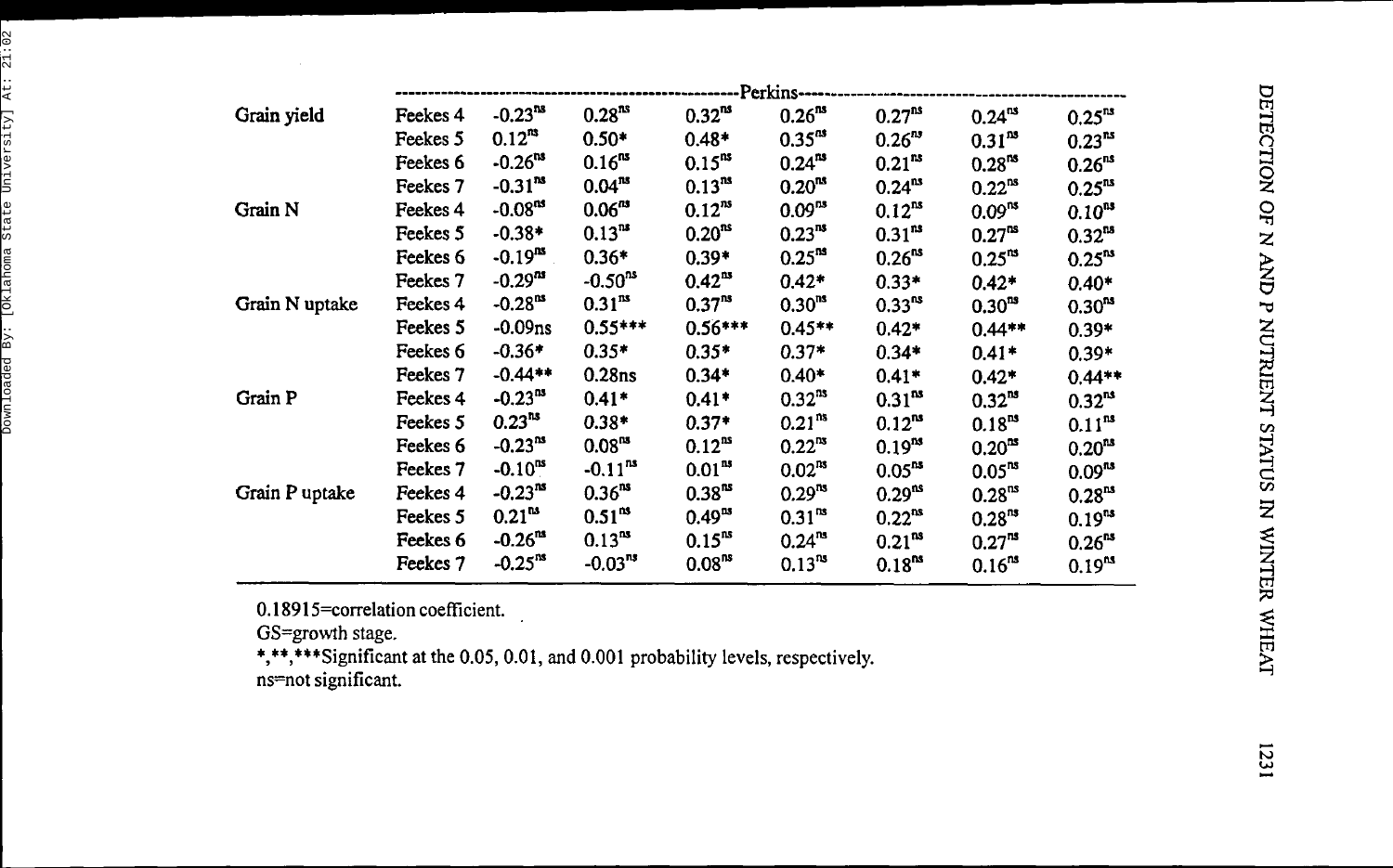Perkins and 6 at Tipton. However, no index could reliably predict grain P and grain P uptake.

A positive relationship between forage N uptake and a spectral properties at early stages of growth does not guarantee that it will be correlated with grain yield. It is suggested that an experiment be conducted where fertilizer rates are determined based on spectral properties at different growth stages to document time of topdressing when using indirect measures.

## **CONCLUSIONS**

Spectral indices with numerator wavelengths that ranged between 705 and 735 nm and denominator wavelengths between 505 and 545 nm provided reliable prediction of wheat forage biomass, N and P uptake over locations and Feekes growth stages 4 to 6. It was found that NDVI and NR were good indices for the prediction of biomass, and N and P uptake, however, no index could reliably predict N and P concentration either using the spectrometer or sensor. Grain N uptake" could be predicted using SNDVI, SNR, and LNR from spectral readings collected at Feekes stage 5. This finding was encouraging since there are many biological and environmental variables that can impact grain yield between Feekes stage 5 and physiological maturity.

This work demonstrates the difficulty in identifying constant indices that can be used over time for predicting chemical and biological parameters using spectrometer readings. One particular index is sometimes good at a given reading but not for others. Some of the problems encountered with using spectral properties to predict biological properties of plants include light intensity, weed pressure, clouds, and the sensitivity of the sensor in capturing the images of the plant canopy. In addition, part of the problem might be the resolution at which sensed data is collected.

#### **REFERENCES**

- Blackmer, T.C., J.S. Schepers, and G.E. Varvel. 1994. Light reflectance compared with nitrogen stress measurements in corn leaves. Agron. J. 86:934-938.
- Kleman, J. and E. Fagerlund. 1987. Influence of different nitrogen and irrigation treatments on spectral reflectance of barley. Remote Sensing Environ. 21:1-14.
- Mahey, R.K., R. Singh, S.S. Sidhu, and R.S. Narang. 1991. The use of remote sensing to assess the effects of water stress on wheat. Exp. Agric. 27:243-249.
- Mehlich, A. 1984. Mehlich 3 soil test extractant: A modification of Mehlich 2 extractant. Commun. Soil Sci. Plant Anal. 15(12):1409-1416.
- Lachat Instruments. 1989. Quickchem Method 12-107-04-1-B. Lachat Instruments, Milwaukee, WI.